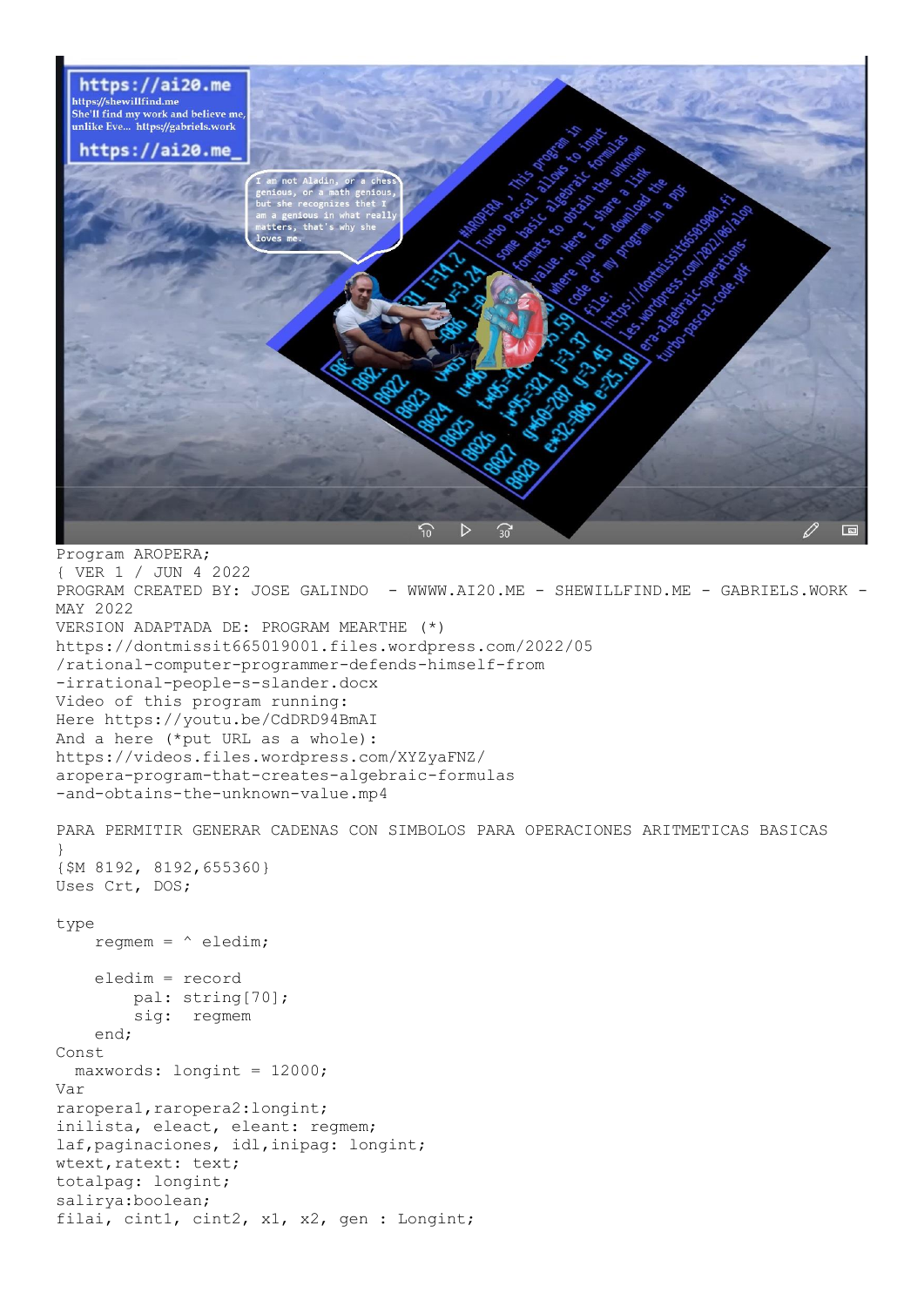```
x3, x4,x5,x6,xx5,xx6, yy,zz,elcolort, ntiendme, gabrielswork, ai20me, 
shewillfindme, s4c, s5c, s6c : Longint;
nrolista,lvxp, fxp,cuni, s7c,xx7,s8c,xx8,s9c,xx9: Longint;
rep,repu : boolean;
datos: array<sup>[1</sup>..42] of Longint;
queteclafue, tipo, tecla, tecla3, teclan, teclal, confirma : Char;
esvocal, ocentrado, encontrada, tpress: boolean;
laletra2,laletra, subme: char;
ubicador, ubicador2, genx, xcen, lomenu, lomenu2: Longint;
vocales: array[1..5] of char;
opcionesdelmenu: array[1..14] of string[41];
encolores, inai, intento, iint, iint2: longint;
palabrasl7: array[1..7] of string[12];
consonantes: array[1..21] of char;
arrdigitos: array[1..10] of char;
cosu: array[1..200,1..2] of string[25];
sesu: array[1..21] of string[25];
resultadoaa,lista,lp,lpg,lpgper:string;
llp:char;
cs,vs: longint; {cs= controlador de secuencia, vs= valor secuencia, una idea para
reducir codificacion del programa cuando combino silabas}
xlp,tlp:longint;
combinacion, 
modo3letras,m2l,m3l,m4l,proenglishm3l,proenglishm4l,proenglishm5l,m5l,m6l,m7l,m8l,m
9l,cc,cv,i, serieunica:Longint;
proenglishm6l,proenglishm7l: Longint;
inicv, idiom: longint;
cantdigit:longint;
digitn:longint;
signo, cadedigit: string;
banderaesc:boolean;
numerodenumeros,numerodecolumnas:longint;
function verificaexistencia(archivo: String): boolean; forward;
function cadenapersonalizada(laforma:string;tamtotal:byte):string; forward;
Procedure cargaenpantalla(var nropantalla:longint); forward;
function verificaexistencia(archivo: String): boolean;
var
     a: text;
begin
     assign(a,archivo);
    {5I-} reset(a);
    {5I+}if (IOResult = 0) then begin
         close(a);
         verificaexistencia:=true;
     end
     else
         verificaexistencia:=false;
end;
Procedure Inicialistad;
Begin
id1:-0:inilista:=nil;
End;
procedure anadirlistadin(palabra: string);
begin
idl:=idl+1;
```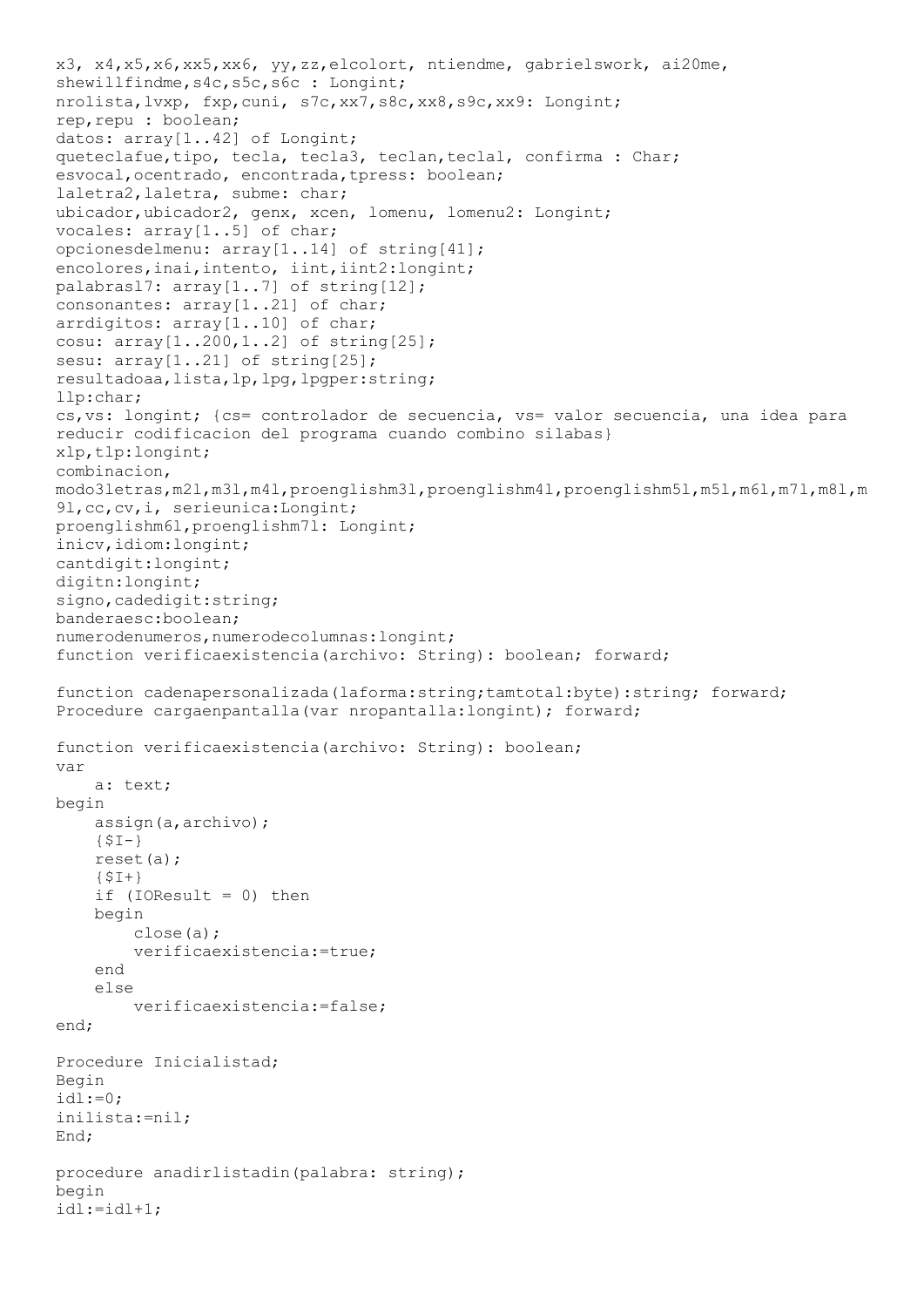```
if idl=1 then
begin
 new(eleact);
 eleact^.pal:=palabra;
 eleact^.sig:=Nil;
 inilista:=eleact;
 eleant:=Nil;
end
else
 case idl of
 2: begin
      new(eleact);
      eleact^.pal:=palabra;
      eleact^.sig:=Nil;
      inilista^.sig:=eleact;
      eleant:=eleact;
     end
 else
    begin
      new(eleact);
      eleact^.pal:=palabra;
      eleact^.sig:=Nil;
      eleant^.sig:=eleact;
      eleant:=eleact;
    end;
 end;{end of case idl}
 if idl mod 23 = 0 then
     totalpag:=(idl div 23)
 else
    totalpag:=(idl div 23)+1;end;
Procedure mostrarlistad(var dde: longint);
var
sigp:longint;
ffe:char;
begin
clrscr;
cargaenpantalla(dde);
repeat
gotoxy(5,1);write('Content of text file :WNTXT.TXT');
gotoxy(1,25);clreol;write('Page ',dde,'/',totalpag,' ,Press PgUP/Home PgDw/End to 
navigate or ESC to exit');
Repeat
    ffe:=readkey;
    if ffe=#0 then
       ffe:=readkey;
    Until ffe in[#27,#73,#81,#71,#79];
       case ffe of
              #73 : begin {pag up}
                     if dde>1 then
                      dde:=dde-1;
                     cargaenpantalla(dde);
                     end;
              #81 : begin {pag down}
                     if dde<totalpag then
                        dde:=dde+1;
                       cargaenpantalla(dde);
                    end;
              #71 : begin {Home / Inicio}
                     dde:=1;cargaenpantalla(dde);;
```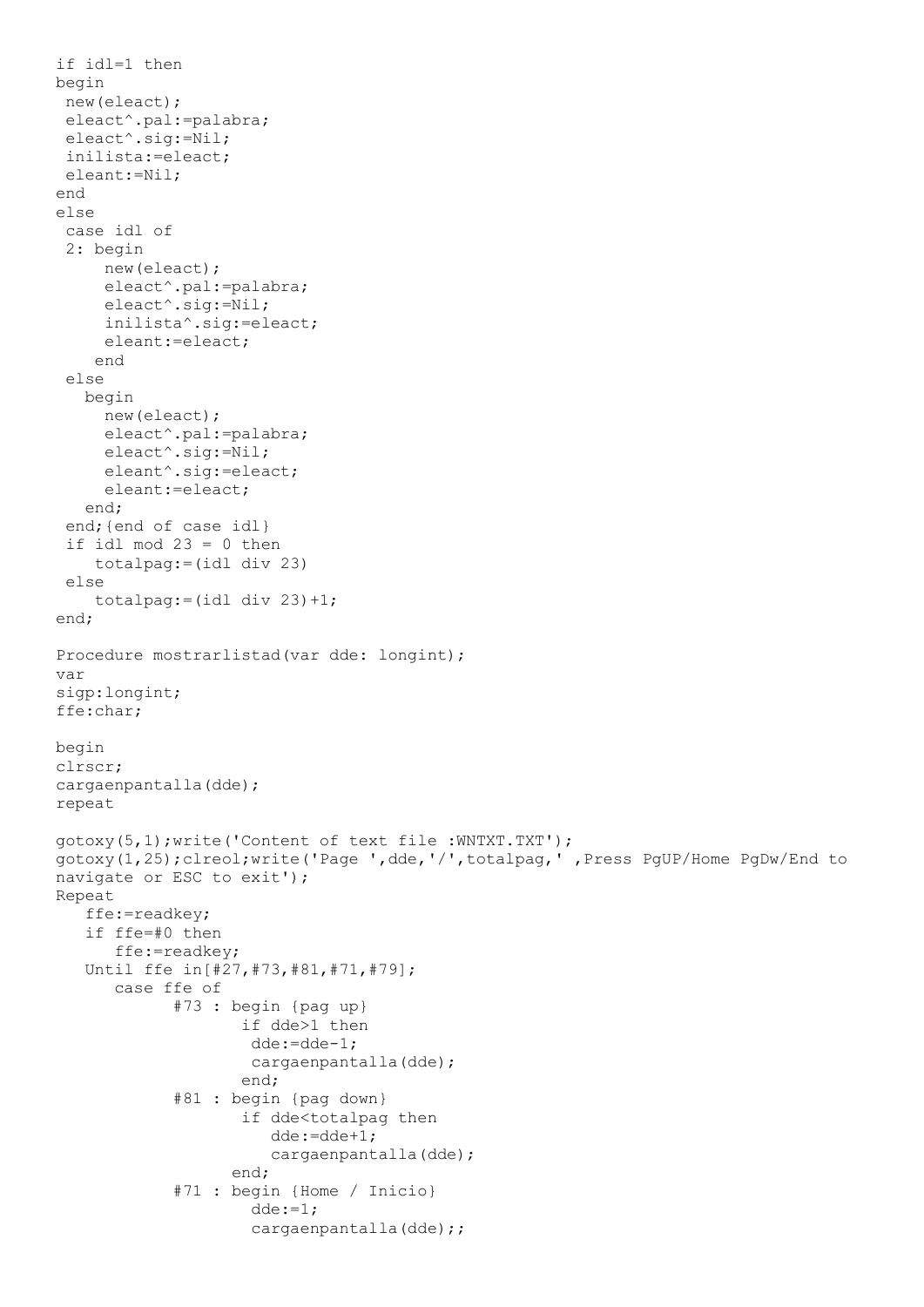```
 end;
              #79 : begin {End / Final}
                      dde:=totalpag;
                     cargaenpantalla(dde);
                    end;
        end;
until (ffe=#27);
End;
Procedure cargaenpantalla(var nropantalla:longint);
var cdfi,defg:longint;
regmos:regmem;
compc, recorrido: longint;
Begin
if nropantalla=totalpag then
for compc:=2 to 24 do
begin
gotoxy(1,compc);clreol;
end;
compc:=0;
for recorrido:=1 to nropantalla do
BEGIN
cdfi:=0;
for defg:=1 to 23 do
begin
   compc:=compc+1;
   cdfi:=cdfi+1;
   if compc=1 then
   begin
     regmos:=inilista;
   end
   else
     case compc of
     2: BEGIN
         regmos:=inilista^.sig;
       END;
     else
      BEGIN
          regmos:=regmos^.sig;
      END;
      end;{del case y del if}
     if recorrido=nropantalla then
     begin
      gotoxy(5,1+cdfi);clreol;
      write(regmos^.pal)
     end;
     if cdfi=23 then
        cdfi:=0;
if compc=idl then
    break;
end;
if compc=idl then
    break;
end;
end;
```

```
Procedure leearchivoycrealistadinamica;
Var prec:string;
Begin
```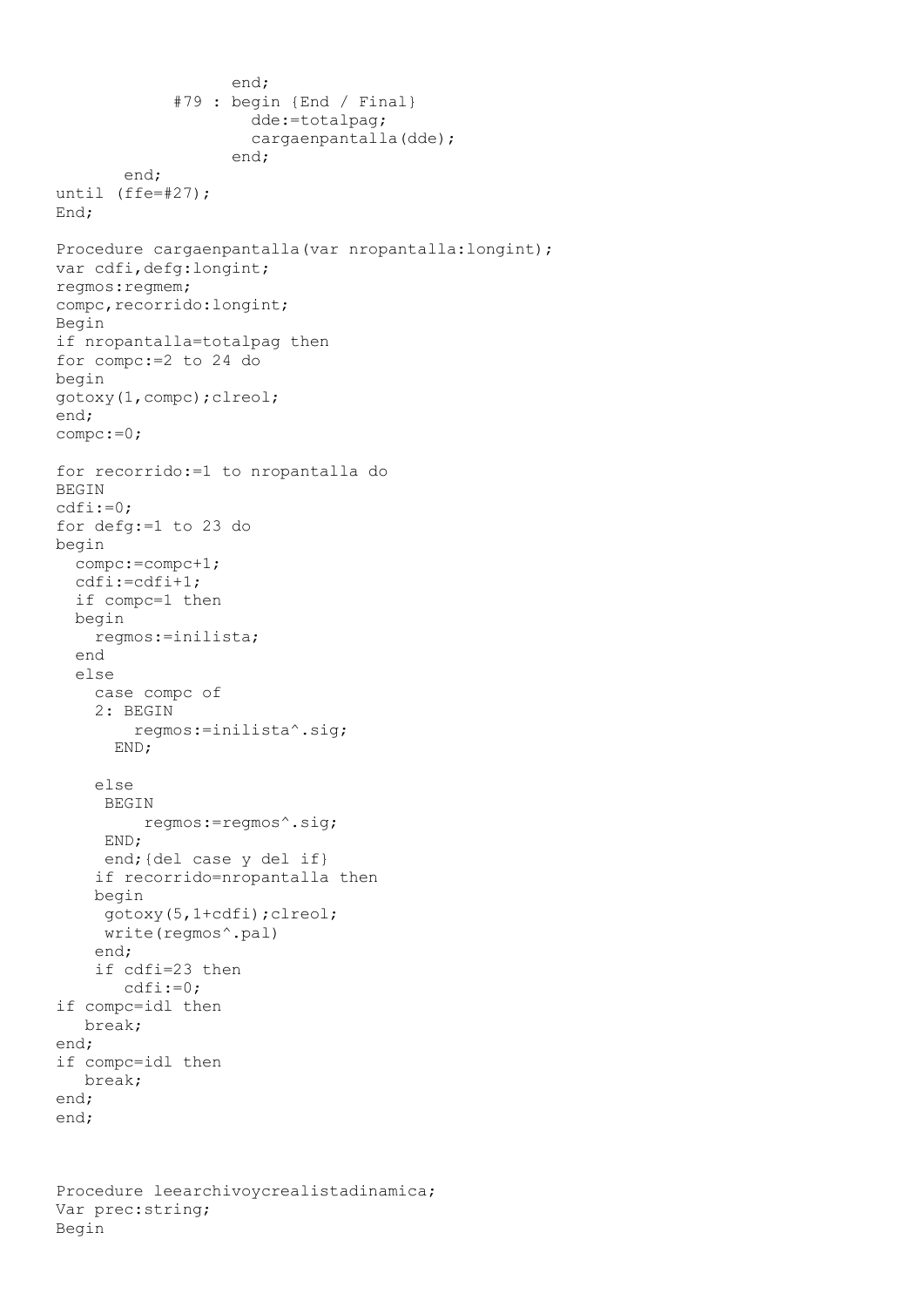```
reset(ratext);
while not(eof(ratext)) do
begin
readln(ratext,prec);
anadirlistadin(prec);
end;
close(ratext);
End;
{Inicio}
Procedure paginarcontenidodearchivo;
var qh:byte;
     espr:char;
Begin
qh:=0;Clrscr;
paginaciones:=0;
inipag:=1;
salirya:=false;
Inicialistad;
assign(ratext,'WNTXT.TXT');
if verificaexistencia('WNTXT.TXT') = False then
begin
write('File WNTXT.TXT does not exist, create it with choice #1 in main Menu');
espr:=readkey;
gh:=1;end
else
begin
leearchivoycrealistadinamica;
mostrarlistad(inipag);
end;
if qh=0 then
    Dispose(eleact);
End;
function partedecimalaentero(reet:real;dii:byte):integer;
var
tfac,ho:integer;
tee:integer;
tre:real;
begin
tfac:=1;tre:=reet-int(reet);
for ho:=1 to dii do
    tfac:=tfac*10;
tre:=tre*tfac;
tee:=trunc(tre);
partedecimalaentero:=tee;
end;
function cadenaanumero(digitos: string;tamano:longint):longint;
var
millones,cmiles,dmiles, miles, centenas, decenas, unidades: longint;
begin
millones:=0;
cmiles:=0;
dmiles:=0;
miles:=0;
centenas:=0;
decenas:=0;
unidades:=0;
case tamano of
7:begin
```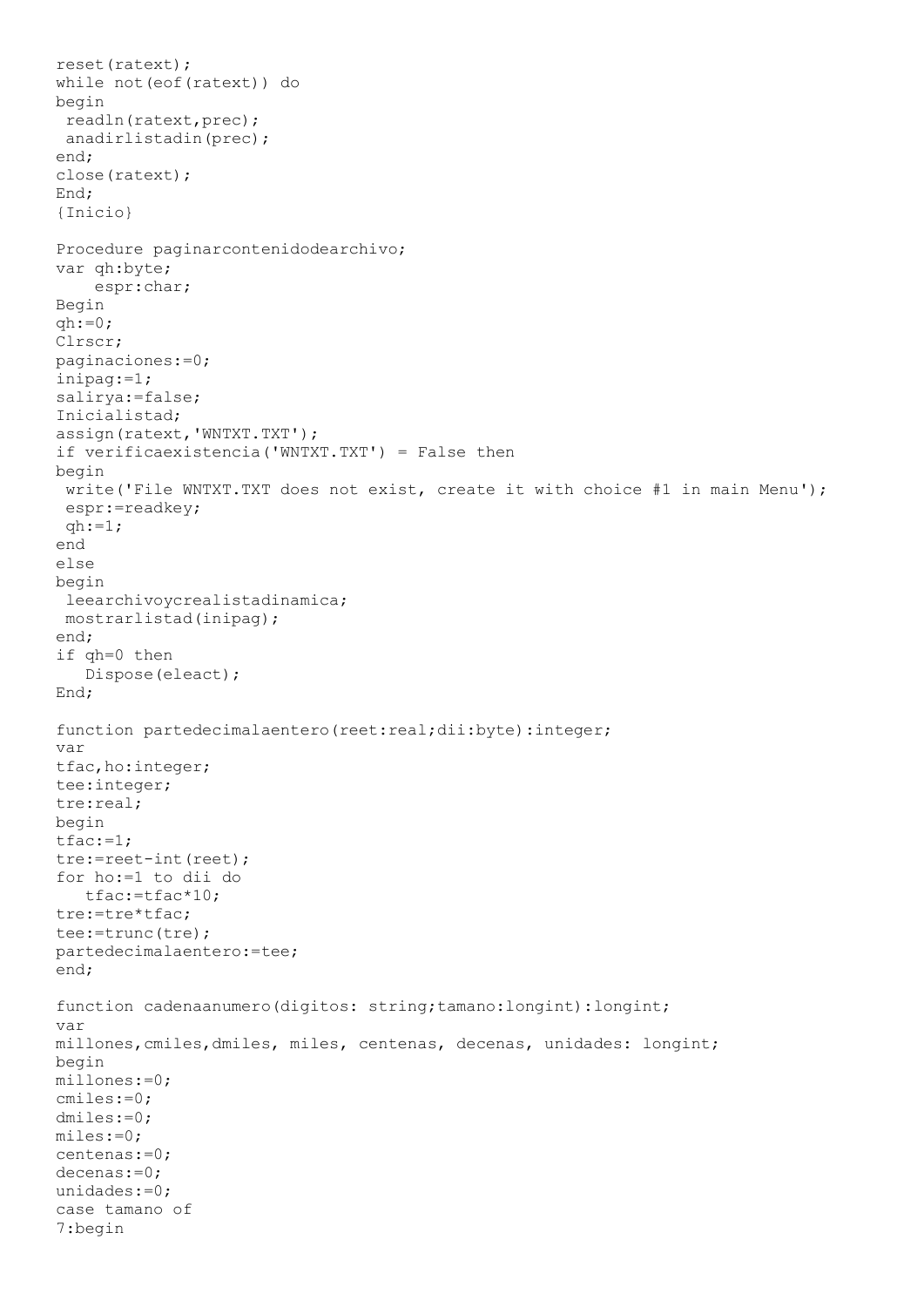```
 millones:=ord(digitos[1])-48;
  cmiles:=ord(digitos[2])-48;
  dmiles:=ord(digitos[3])-48;
   miles:=ord(digitos[4])-48;
   centenas:=ord(digitos[5])-48;
   decenas:=ord(digitos[6])-48;
   unidades:=ord(digitos[7])-48;
   end;
6:begin
  cmiles:=ord(digitos[1])-48;
  dmiles:=ord(digitos[2])-48;
   miles:=ord(digitos[3])-48;
   centenas:=ord(digitos[4])-48;
   decenas:=ord(digitos[5])-48;
   unidades:=ord(digitos[6])-48;
   end;
5:begin
  dmiles:=ord(digitos[1])-48;
   miles:=ord(digitos[2])-48;
  centenas:=ord(digitos[3])-48;
   decenas:=ord(digitos[4])-48;
  unidades:=ord(digitos[5])-48;
   end;
4:begin
   miles:=ord(digitos[1])-48;
   centenas:=ord(digitos[2])-48;
   decenas:=ord(digitos[3])-48;
  unidades:=ord(digitos[4])-48;
   end;
3:begin
  centenas:=ord(digitos[1])-48;
   decenas:=ord(digitos[2])-48;
  unidades:=ord(digitos[3])-48;
   end;
2:begin
   decenas:=ord(digitos[1])-48;
   unidades:=ord(digitos[2])-48;
   end;
1: unidades:=ord(digitos[1])-48;
end;
cadenaanumero:=unidades+decenas*10+centenas*100+miles*1000+dmiles*10000+cmiles*1000
00+millones*1000000;
end;
function numeroacadena(numero: longint):string;
var
x1,x2:byte;
fd,cc,p1,lc,enb: longint;
rs:real;
cf:string;
begin
cc:=1;fd:=0;cf:='';
for x1:=1 to 6 do
begin
    if numero>=fd then
    cc:=x1 else break;
    if fd=0 then
      fd:=1;fd:=fd*10;end;
```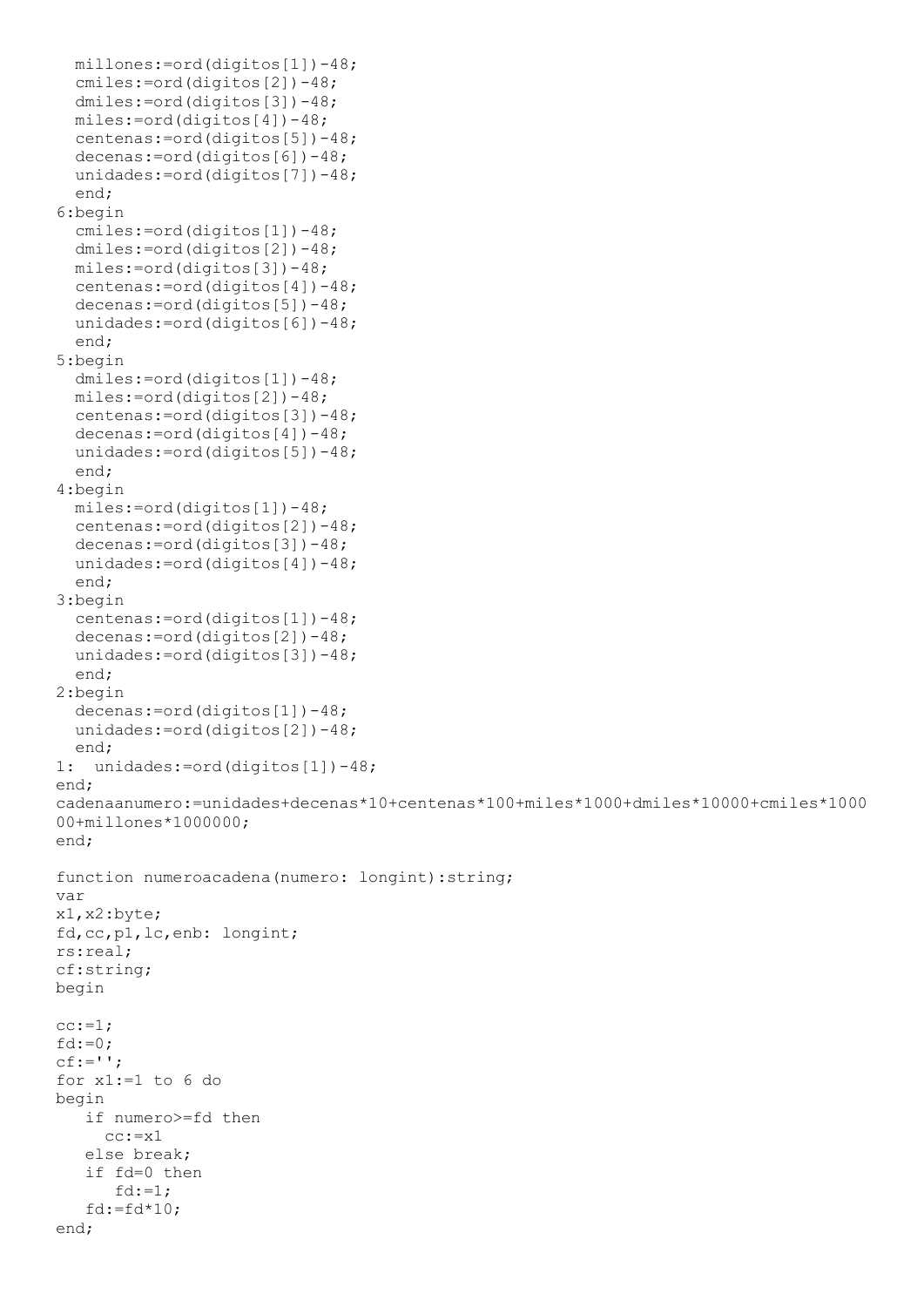```
fd:=1;
for p1:=1 to cc-1 do
  fd:=fd*10;enb:=numero;
repeat
lc:=enb div fd;
cf:=cf+chr(48+lc);
enb:=enb mod fd;
fd:=fd div 10;
until (fd<1);
numeroacadena:=cf+' ';
end;
function numeroacadena2(numero: longint):string;
var
x1,x2:byte;
fd,cc,p1,lc,enb: longint;
rs:real;
cf:string;
begin
cc:=1;fd:=0:
cf:=';
for x1:=1 to 6 do
begin
    if numero>=fd then
    cc:=x1 else break;
    if fd=0 then
      fd:=1;fd:=fd*10;end;
fd:=1;for p1:=1 to cc-1 do
 fd:=fd*10;enb:=numero;
repeat
lc:=enb div fd;
cf:=cf+chr(48+lc);enb:=enb mod fd;
fd:=fd div 10;
until (fd<1);
numeroacadena2:=cf;
end;
procedure leedigitos(var digitos: string; var ttamano:longint);
var x:longint;
base:longint;
cequi,cequi2:string[8];
t:char;
i,s:longint;
salir:boolean;
begin
s:=0;cequi:='';
repeat
repeat
t:=readkey;
until (t in['0'..'9']) or (t=#13) or (t=#8);
if (t in['0'..'9']) and (s<7) then
begin
   s:=s+1; cequi:=cequi+t;
```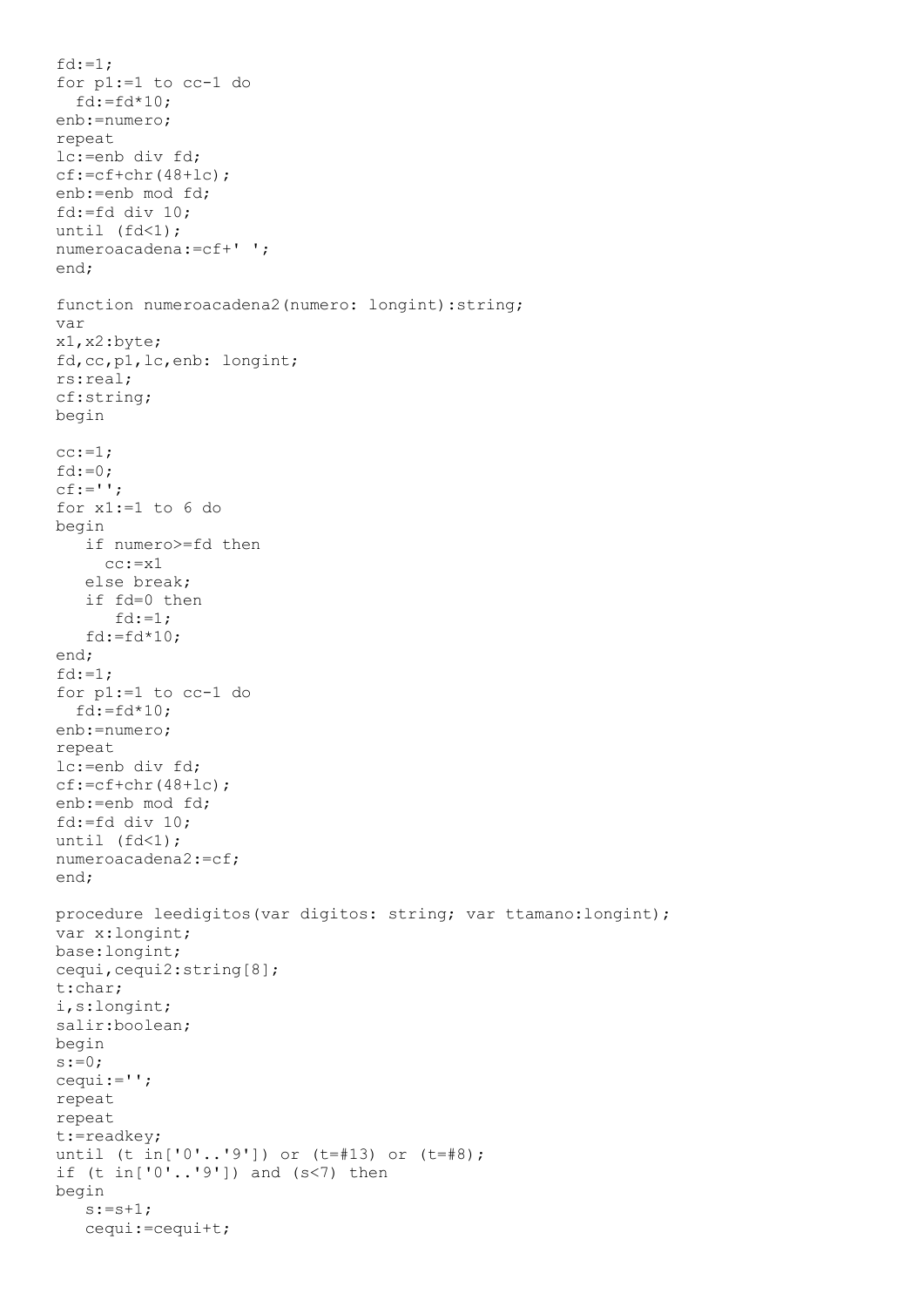```
 write(t);
end
else
if (t=#8) and (s>0) then
begin
    cequi2:='';
    for x:=1 to s-1 do
    begin
       cequi2:=cequi2+cequi[x];
    end;
    cequi:=cequi2;
    gotoxy(wherex-s,wherey);
    clreol;write(cequi);
   s:=s-1;end
until (t=\#13);
ttamano:=s;
digitos:=cequi;
end;
procedure limpiazona(ci,fi,cf,ff: longint); forward;
procedure menuhorizontal(fila,combisilabas: longint; var lacombinacion:longint; 
colorfondo:byte);forward;
function detvocal(leva :char): boolean;
var ff:longint;
hallado: boolean;
begin
hallado:=false;
for ff:=1 to 5 do
   if vocales[ff]=leva then
    begin
       hallado:=true;
       detvocal:=true;
       break;
    end;
if hallado=false then
    for ff:=1 to 22 do
      if consonantes[ff]=leva then
      begin
       hallado:=true;
       detvocal:=false;
       break;
      end;
end;
function detm2(a :Longint): boolean;
begin
if a mod 2 = 0 then
   detm2:=true
else
   detm2:=false;
end;
procedure cuadrolineas(tipl: char; coi,fii,cof, fif: longint);
var
itc: longint;
horizontal, vertical, supizq, supder, infizq, infder: char;
begin
if tipl='s' then
begin
```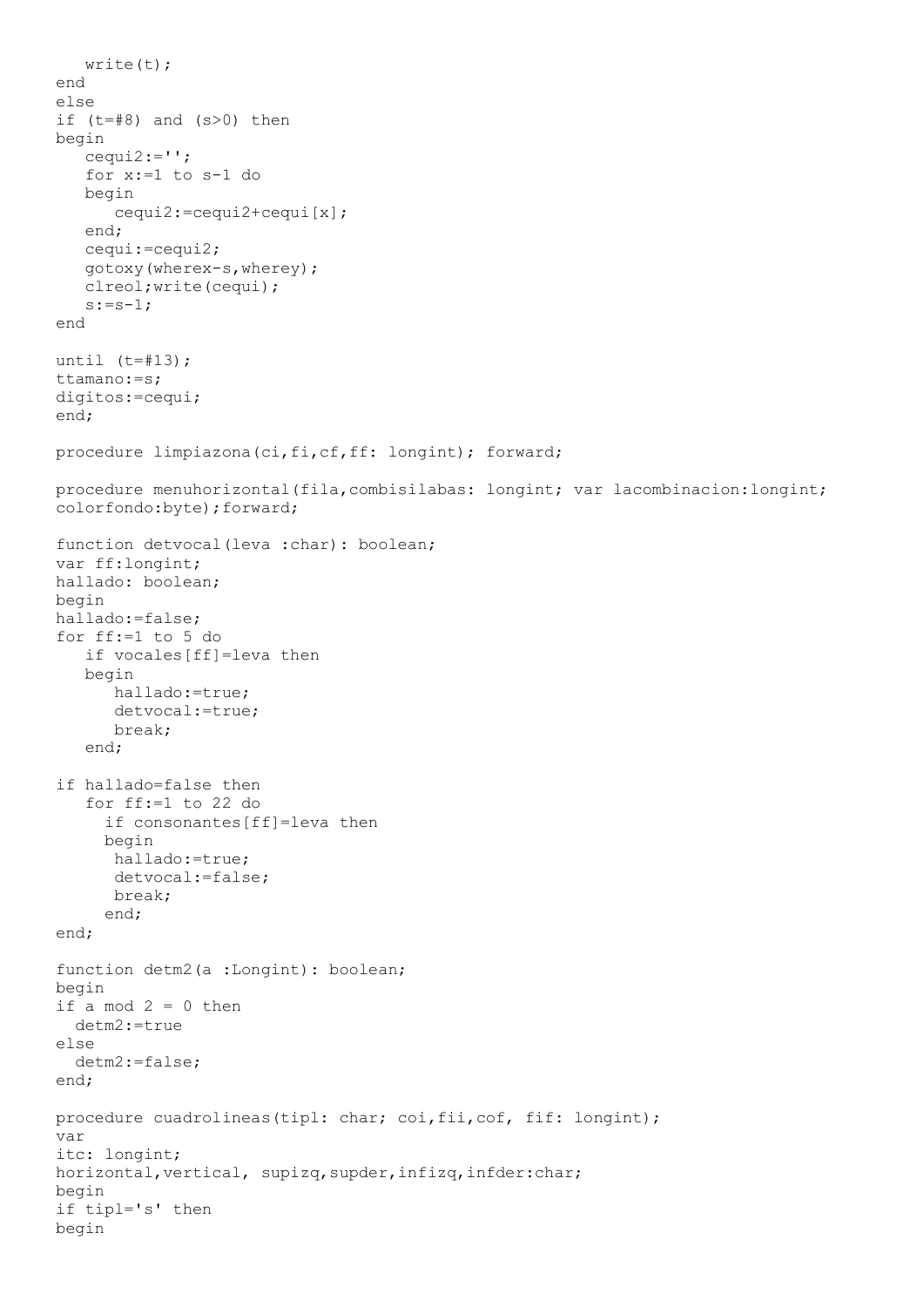```
horizontal:=chr(196);vertical:=chr(179);
supizq:=chr(218);supder:=chr(191);infizq:=chr(212);infder:=chr(217);
end
else
begin
horizontal:=chr(205);vertical:=chr(186);
supizq:=chr(201);supder:=chr(187);infizq:=chr(200);infder:=chr(188);
end;
gotoxy(coi,fii);
write(supizq);
for itc:=1 to ((cof-coi)-1) do
write(horizontal);
write(supder);
gotoxy(coi,fif);
write(infizq);
for itc:=1 to ((cof-coi)-1) do
write(horizontal);
write(infder);
for itc:=1 to ((fif-fii)-1) do
begin
gotoxy(coi,fii+itc);write(vertical);
gotoxy(cof,fii+itc);write(vertical);
end;
end;
procedure generaletra(ev :boolean; var ll:char); forward;
procedure imprimesilaba(cgen, nds : Longint);
begin
if cgen=1 then
for x5:=1 to nds do
begin
esvocal:=detm2(x5);
generaletra(esvocal, laletra);
write(laletra);
end
else
for x5:=1 to nds do
begin
esvocal:=not(detm2(x5));
generaletra(esvocal, laletra);
write(laletra);
end;
end;
procedure imprimesilabayc(cgen, nds : Longint; var silaco: string; visu: longint);
var silacoaux: string;
begin
silacoaux:=silaco;
if cgen=1 then
for x5:=1 to nds do
begin
esvocal:=detm2(x5); {empieza en consonante, cuando x5 es 1, es impar, detm2 es 
false,
                       y esvocal toma el valor de false, y al no ser vocal generara 
una consonante}
 generaletra(esvocal, laletra2);
 if visu=1 then
  write(laletra2);
 silaco:=silaco+laletra2;
end
else
for x5:=1 to nds do
begin
```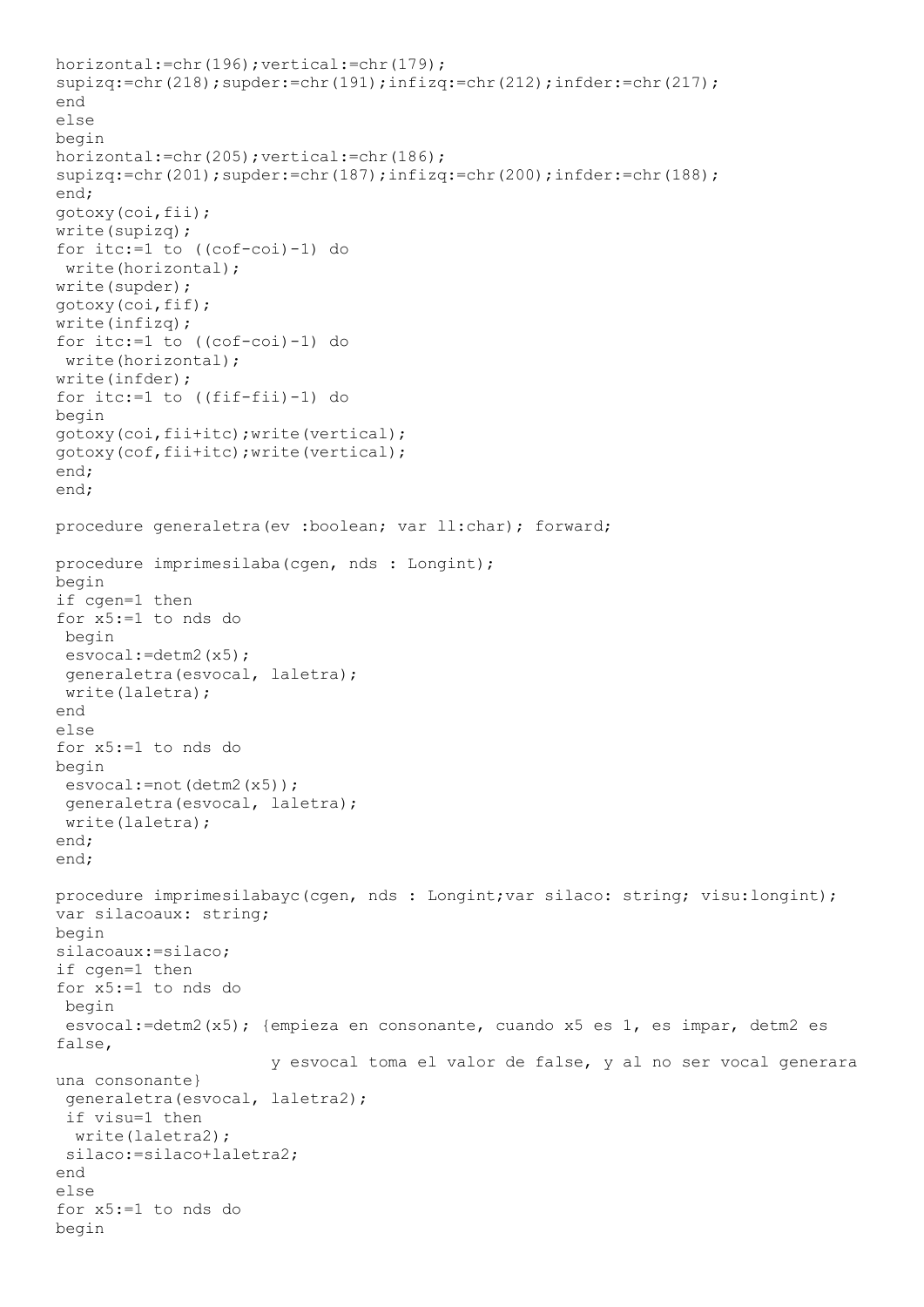```
esvocal:=not(detm2(x5)); {empieza en vocal, cuando x5 es 1, es impar, detm2 es 
false, pero al negarlo,
                             lo hago true, y esvocal toma el valor de true, y al ser 
vocal generara una vocal}
 generaletra(esvocal, laletra2);
 if visu=1 then
  write(laletra2);
 silaco:=silaco+laletra2;
end;
end;
procedure generaletra(ev :boolean; var ll:char);
var genl:longint;
begin
cv:=0;cc:=0;if ev=true then
begin
{genero una vocal al azar
   ejem: ll:='A'}
   genl:=Random(5)+1;
   ll:=vocales[genl];
end
else
begin
 {genero una consonante al azar
 ejem: 11:='B'}
   genl:=Random(21)+1; {la posicion 22 era la ENIE ya no la considero}
   ll:=consonantes[genl];
end;
end;
function colorquemegusta(a :Longint): boolean;
{Descarto los colores que no me agradan, en este
caso los mas faciles para la vista considerando
fondo de pantalla negro, los codigos de colores en Turbo Pascal
son:
Black = 0, Blue = 1, Green = 2, Cyan = 3,
Red = 4, Magenta = 5, Brown = 6, LightGray = 7,
DarkGray = 8, LightBlue = 9, LightGreen = 10, LightCyan = 11,
LightRed = 12, LightMagenta= 13, Yellow = 14, White = 15}
begin
case a of
1,4,5,6,8,13: colorquemegusta:=false;
else
colorquemegusta:=true;
end;
end;
procedure inicialetras;
var vst: string;
begin
cc:=0;cv:=0;
{guardo en las matrices de vocales y consonantes mayusculas, las vocales y las 
consonantes}
for i:=65 to 90 do
case i of
65, 69, 73, 79, 85: begin
                      cv:=cv+1;vocales[cv]:=chr(i);
                     end;
```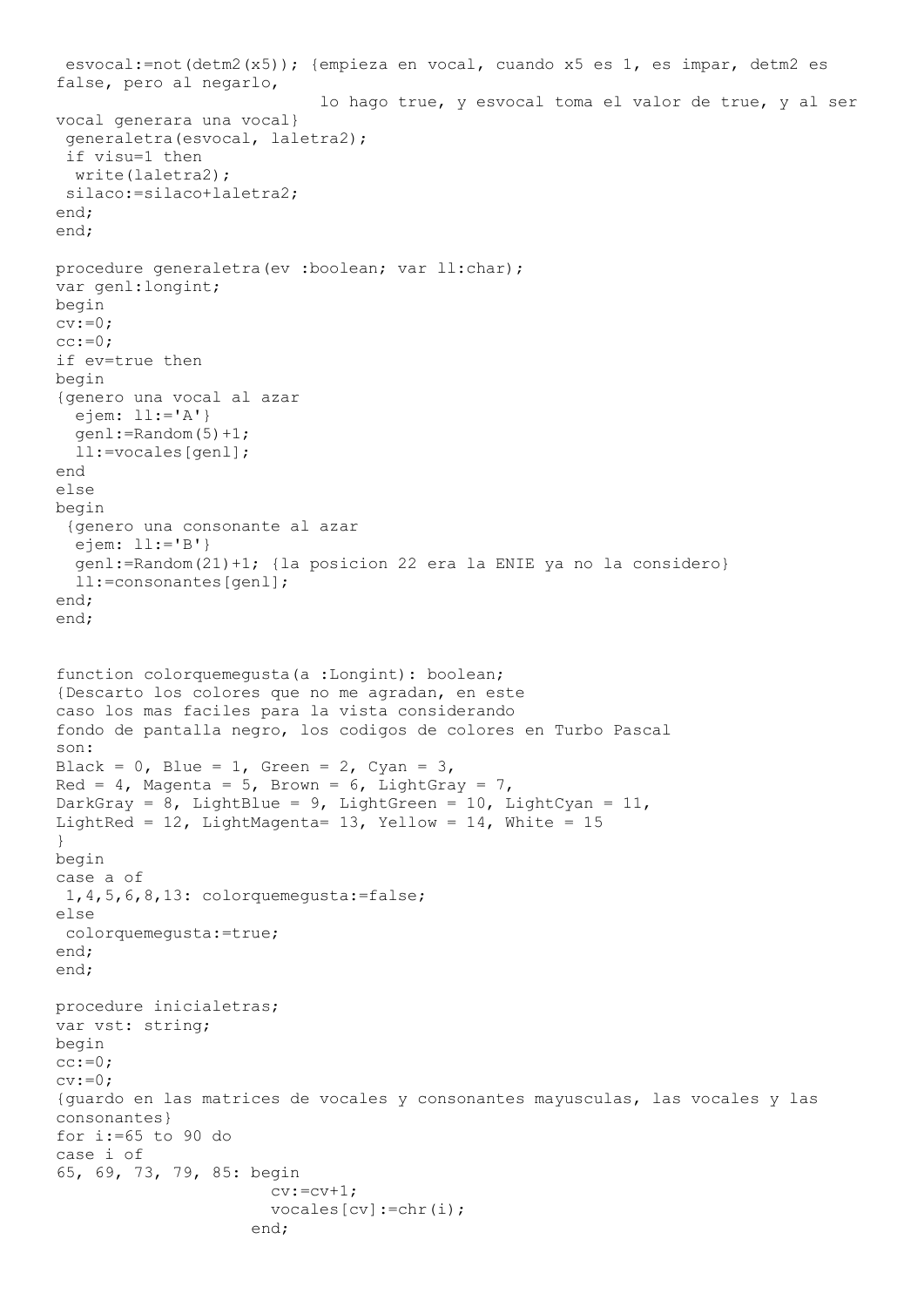```
else
     begin
      cc:=cc+1;consonantes[cc]:=chr(i);
     end;
end;
{consonantes[22]:=chr(165)};omitire la enie a causa de mi desconocimiento de como hacerlo en free pascal,
como consonantes considedare 21 ya no 22}
{aprovecho este procedimiento y inicio mi arreglo de digitos}
for i:=1 to 10 do
begin
    str(i-1,vst);
    arrdigitos[i]:=vst[1];
end;
end;
Procedure palabradecincoletras(m5l:BYTE; inicv:byte);
BEGIN
encolores:=1;
case m5l of
   1: begin {p(2)+p(2)+p(1)}
     for vs:=1 to 3 do
     begin
        case vs of
          1: cs:=2;
         2: cs:=2; 3: cs:=1;
        end;
      if vs=1 then {esto hago para que la directiva solo se cumpla al incio de la 
palabra
       es decir en la 1ra silaba}
       case inicv of
        1:gen:=1;{empezara en consonante}
        2:gen:=2;{empezara en vocal}
        3:gen:=random(2)+1;{empezara en vocal o consonante segun el azar}
       end;
     if gen=1 then
       repeat
         elcolort:=random(7)+1;
       until colorquemegusta(elcolort)=true
     else
       repeat
        elcolort:=random(7)+9;
       until colorquemegusta(elcolort)=true;
     textcolor(elcolort);
     imprimesilabayc(gen,cs,lpg,encolores); {el numero de letras en la silaba sera 
cs}
    end; { for del valor de secuencia (vs) }
  end; {p(2)+p(2)+p(1)}2: begin {p(2)+p(1)+p(2)} for vs:=1 to 3 do
     begin
        case vs of
          1: cs:=2;
```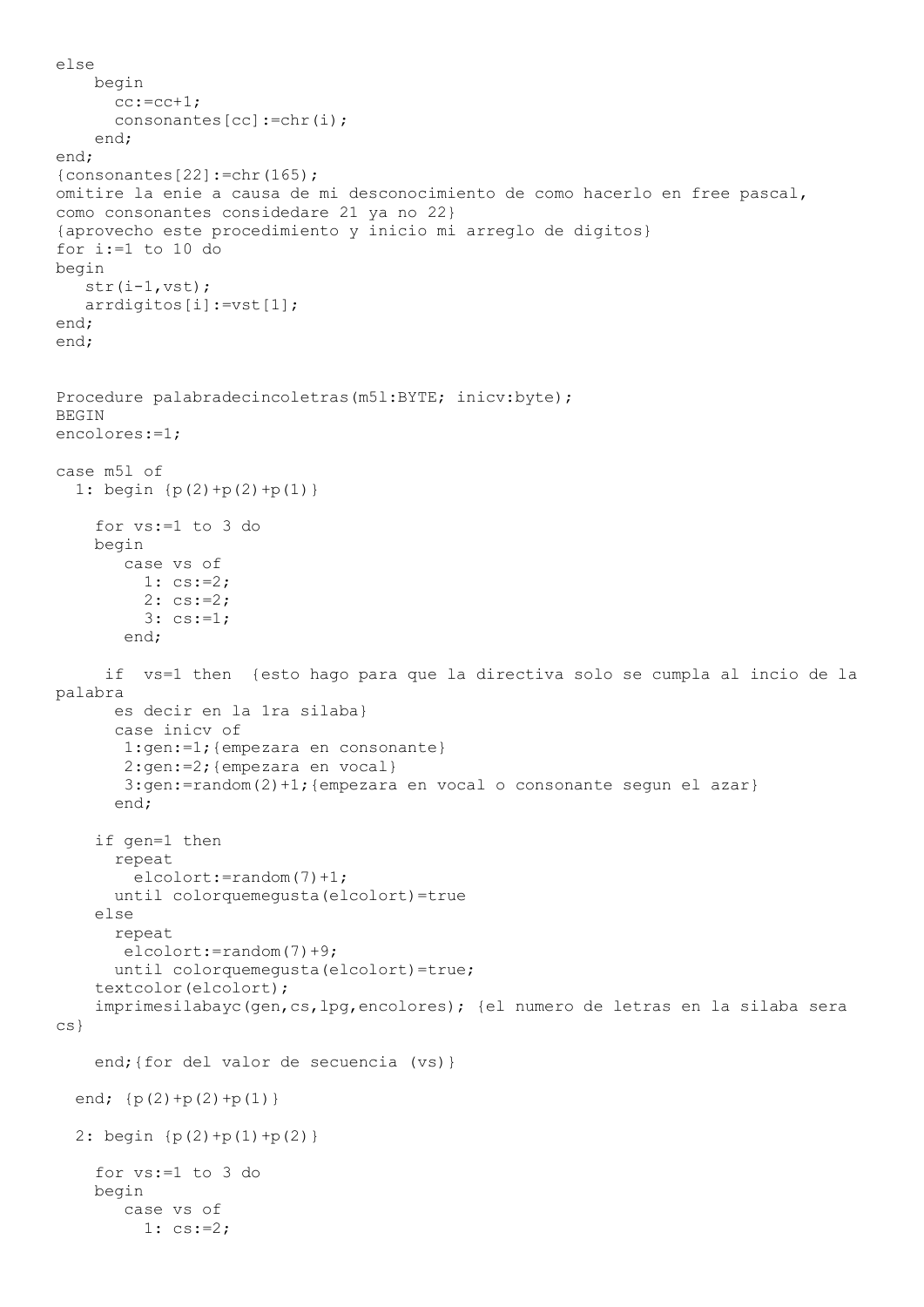```
2: cs:=1; 3: cs:=2;
        end;
      if vs=1 then {esto hago para que la directiva solo se cumpla al incio de la 
palabra
       es decir en la 1ra silaba}
       case inicv of
        1:gen:=1;{empezara en consonante}
        2:gen:=2;{empezara en vocal}
       3:gen:=random(2)+1;{empezara en vocal o consonante segun el azar}
       end;
     if gen=1 then
       repeat
         elcolort:=random(7)+1;
       until colorquemegusta(elcolort)=true
     else
       repeat
        elcolort:=random(7)+9;
       until colorquemegusta(elcolort)=true;
     textcolor(elcolort);
     imprimesilabayc(gen,cs,lpg,encolores); {el numero de letras en la silaba sera 
CS}
     end;{for del valor de secuencia (vs)}
  end; {p(2)+p(1)+p(2)} 3: begin {p(1)+p(2)+p(2)}
     for vs:=1 to 3 do
     begin
        case vs of
         1: cs:=1;2: cs := 2; 3: cs:=2;
        end;
      if vs=1 then {esto hago para que la directiva solo se cumpla al incio de la 
palabra
       es decir en la 1ra silaba}
       case inicv of
        1:gen:=1;{empezara en consonante}
        2:gen:=2;{empezara en vocal}
        3:gen:=random(2)+1;{empezara en vocal o consonante segun el azar}
       end;
     if gen=1 then
       repeat
         elcolort:=random(7)+1;
       until colorquemegusta(elcolort)=true
     else
       repeat
        elcolort:=random(7)+9;
      until colorquemequsta(elcolort)=true;
     textcolor(elcolort);
     imprimesilabayc(gen,cs,lpg,encolores); {el numero de letras en la silaba sera 
cs}
     end;{for del valor de secuencia (vs)}
  end; {p(1)+p(2)+p(2)}
```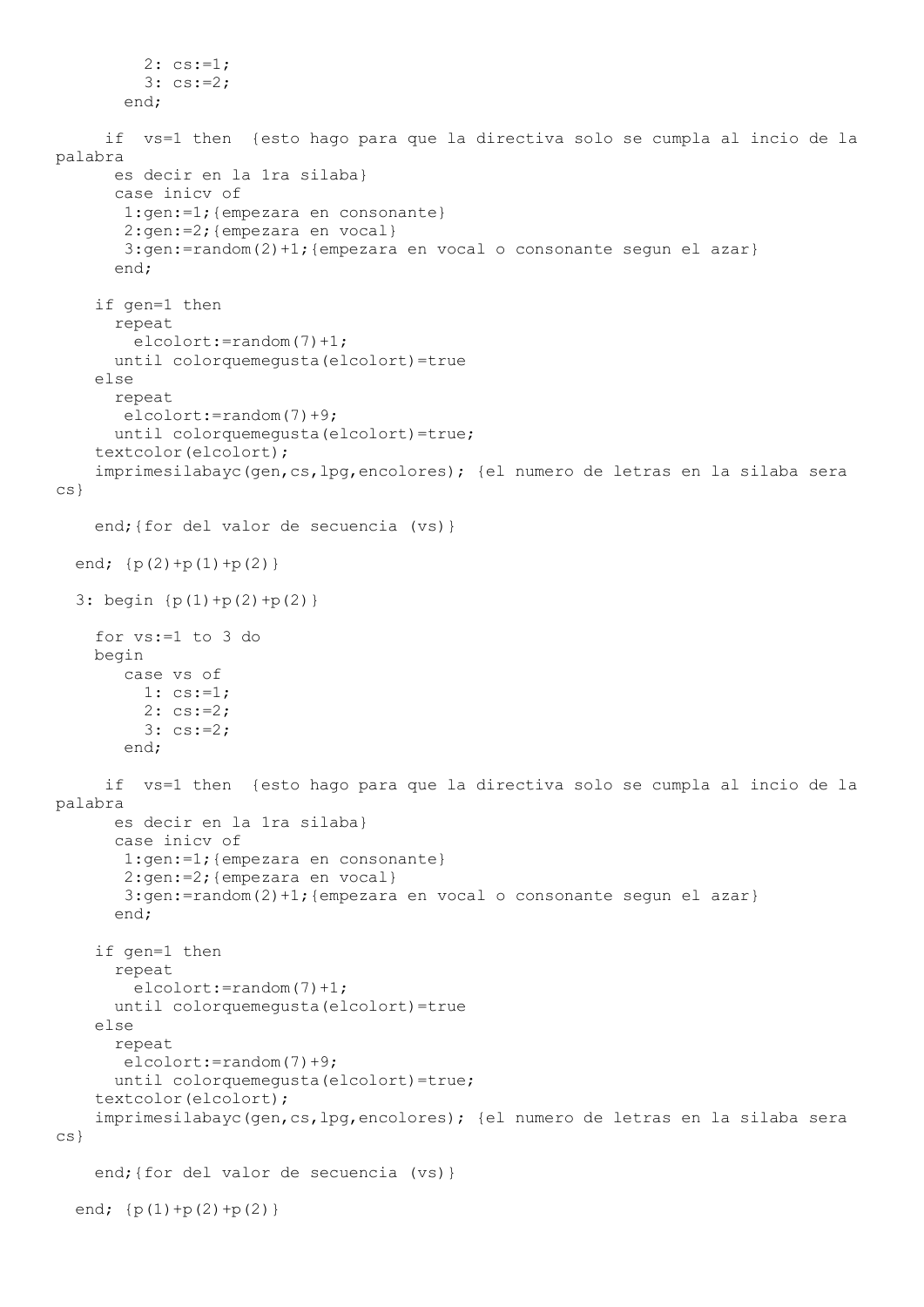```
4: begin {p(1)+p(1)+p(2)+p(1)} for vs:=1 to 4 do
     begin
        case vs of
          1: cs:=1;
          2: cs:=1;
          3: cs:=2;
          4: cs:=1;
        end;
      if vs=1 then {esto hago para que la directiva solo se cumpla al incio de la 
palabra
       es decir en la 1ra silaba}
       case inicv of
        1:gen:=1;{empezara en consonante}
        2:gen:=2;{empezara en vocal}
        3:gen:=random(2)+1;{empezara en vocal o consonante segun el azar}
       end;
     if gen=1 then
       repeat
         elcolort:=random(7)+1;
       until colorquemegusta(elcolort)=true
     else
       repeat
        elcolort:=random(7)+9;
       until colorquemegusta(elcolort)=true;
     textcolor(elcolort);
     imprimesilabayc(gen,cs,lpg,encolores); {el numero de letras en la silaba sera 
cs}
    end; { for del valor de secuencia (vs) }
  end; {p(1)+p(1)+p(2)+p(1)} 5: begin {p(1)+p(2)+p(1)+p(1)}
     for vs:=1 to 4 do
     begin
        case vs of
          1: cs:=1;
         2: cs := 2; 3: cs:=1;
          4: cs:=1;
        end;
      if vs=1 then {esto hago para que la directiva solo se cumpla al incio de la 
palabra
       es decir en la 1ra silaba}
       case inicv of
        1:gen:=1;{empezara en consonante}
        2:gen:=2;{empezara en vocal}
       3:gen:=random(2)+1;{empezara en vocal o consonante segun el azar}
       end;
     if gen=1 then
       repeat
         elcolort:=random(7)+1;
       until colorquemegusta(elcolort)=true
     else
       repeat
        elcolort:=random(7)+9;
```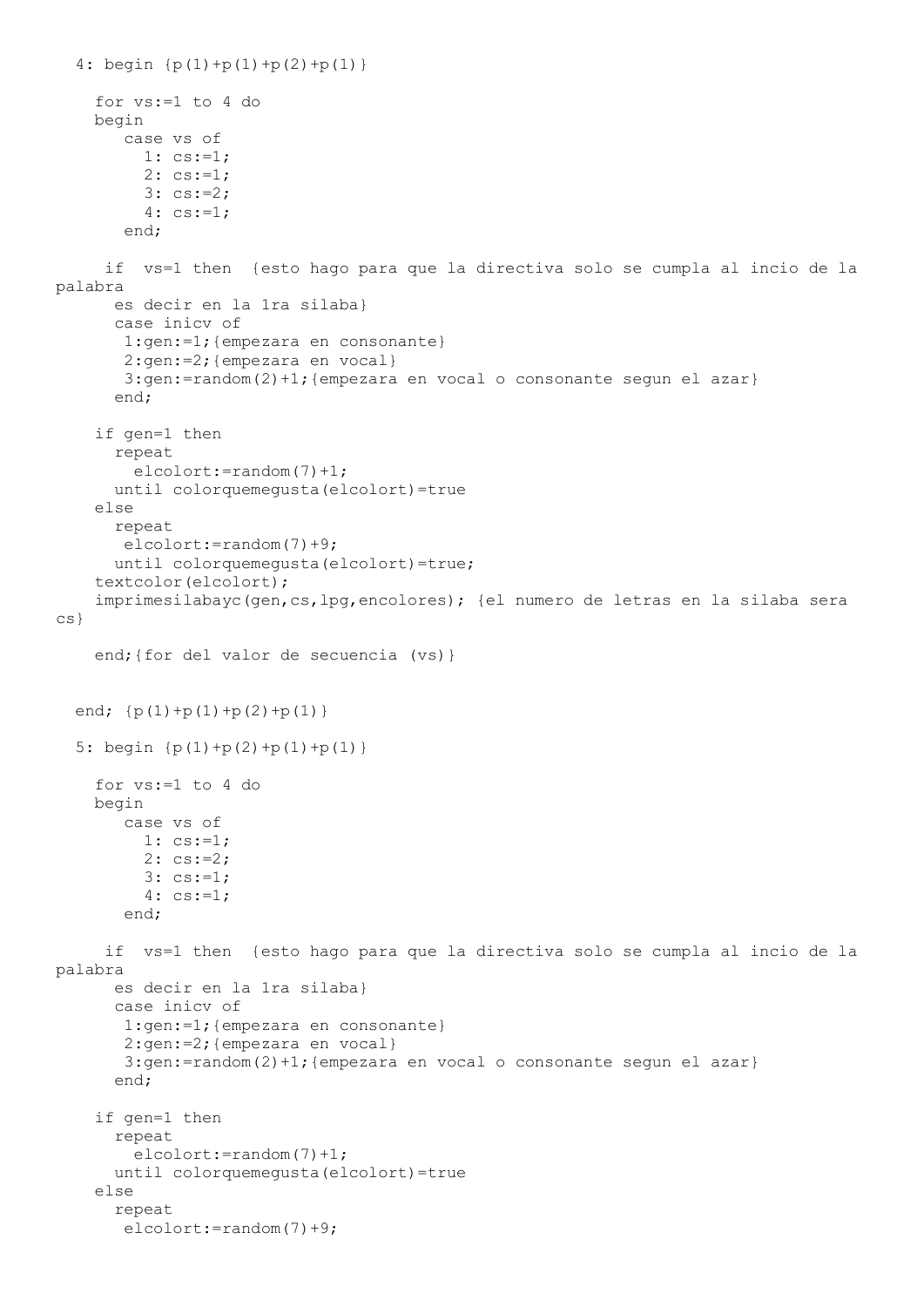```
 until colorquemegusta(elcolort)=true;
     textcolor(elcolort);
     imprimesilabayc(gen,cs,lpg,encolores); {el numero de letras en la silaba sera 
cs}
     end;{for del valor de secuencia (vs)}
     end; {p(1)+p(2)+p(1)+p(1)} 6: begin {p(3)+p(2)}
     for vs:=1 to 2 do
     begin
        case vs of
          1: cs:=3;
          2: cs:=2;
         end;
      if vs=1 then {esto hago para que la directiva solo se cumpla al incio de la 
palabra
       es decir en la 1ra silaba}
       case inicv of
        1:gen:=1;{empezara en consonante}
        2:gen:=2;{empezara en vocal}
        3:gen:=random(2)+1;{empezara en vocal o consonante segun el azar}
       end;
     if gen=1 then
       repeat
         elcolort:=random(7)+1;
       until colorquemegusta(elcolort)=true
     else
       repeat
        elcolort:=random(7)+9;
       until colorquemegusta(elcolort)=true;
     textcolor(elcolort);
     imprimesilabayc(gen,cs,lpg,encolores); {el numero de letras en la silaba sera 
cs}
     end;{for del valor de secuencia (vs)}
     end; {p(3)+p(2)} 7: begin {p(2)+p(3)}
     for vs:=1 to 2 do
     begin
        case vs of
          1: cs:=2;
          2: cs:=3;
         end;
      if vs=1 then {esto hago para que la directiva solo se cumpla al incio de la 
palabra
       es decir en la 1ra silaba}
       case inicv of
        1:gen:=1;{empezara en consonante}
        2:gen:=2;{empezara en vocal}
       3:gen:=random(2)+1;{empezara en vocal o consonante segun el azar}
       end;
     if gen=1 then
       repeat
         elcolort:=random(7)+1;
```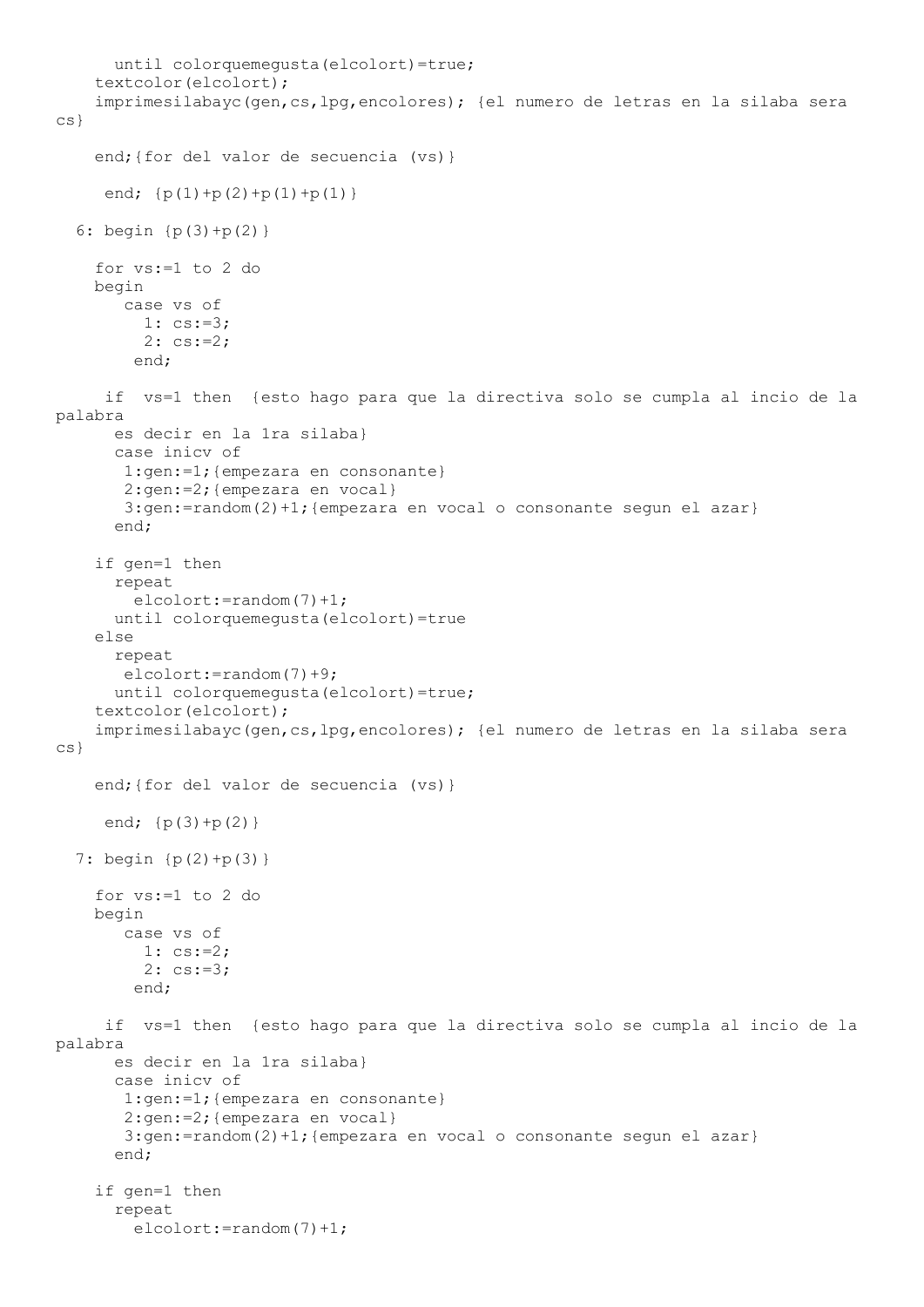```
 until colorquemegusta(elcolort)=true
     else
       repeat
        elcolort:=random(7)+9;
       until colorquemegusta(elcolort)=true;
     textcolor(elcolort);
     imprimesilabayc(gen,cs,lpg,encolores); {el numero de letras en la silaba sera 
cs}
     end;{for del valor de secuencia (vs)}
     end; {p(2)+p(3)}8: begin {p(3)+p(1)+p(1)} for vs:=1 to 3 do
     begin
        case vs of
          1: cs:=3;
         2: cs:=1; 3: cs:=1;
         end;
      if vs=1 then {esto hago para que la directiva solo se cumpla al incio de la 
palabra
       es decir en la 1ra silaba}
       case inicv of
        1:gen:=1;{empezara en consonante}
        2:gen:=2;{empezara en vocal}
       3:gen:=random(2)+1;{empezara en vocal o consonante segun el azar}
       end;
     if gen=1 then
       repeat
         elcolort:=random(7)+1;
       until colorquemegusta(elcolort)=true
     else
       repeat
        elcolort:=random(7)+9;
       until colorquemegusta(elcolort)=true;
     textcolor(elcolort);
     imprimesilabayc(gen,cs,lpg,encolores); {el numero de letras en la silaba sera 
cs}
     end;{for del valor de secuencia (vs)}
     end; {p(3)+p(1)+p(1)} 9: begin {p(1)+p(3)+p(1)}
     for vs:=1 to 3 do
     begin
        case vs of
          1: cs:=1;
          2: cs:=3;
          3: cs:=1;
         end;
      if vs=1 then {esto hago para que la directiva solo se cumpla al incio de la 
palabra
       es decir en la 1ra silaba}
       case inicv of
        1:gen:=1;{empezara en consonante}
        2:gen:=2;{empezara en vocal}
```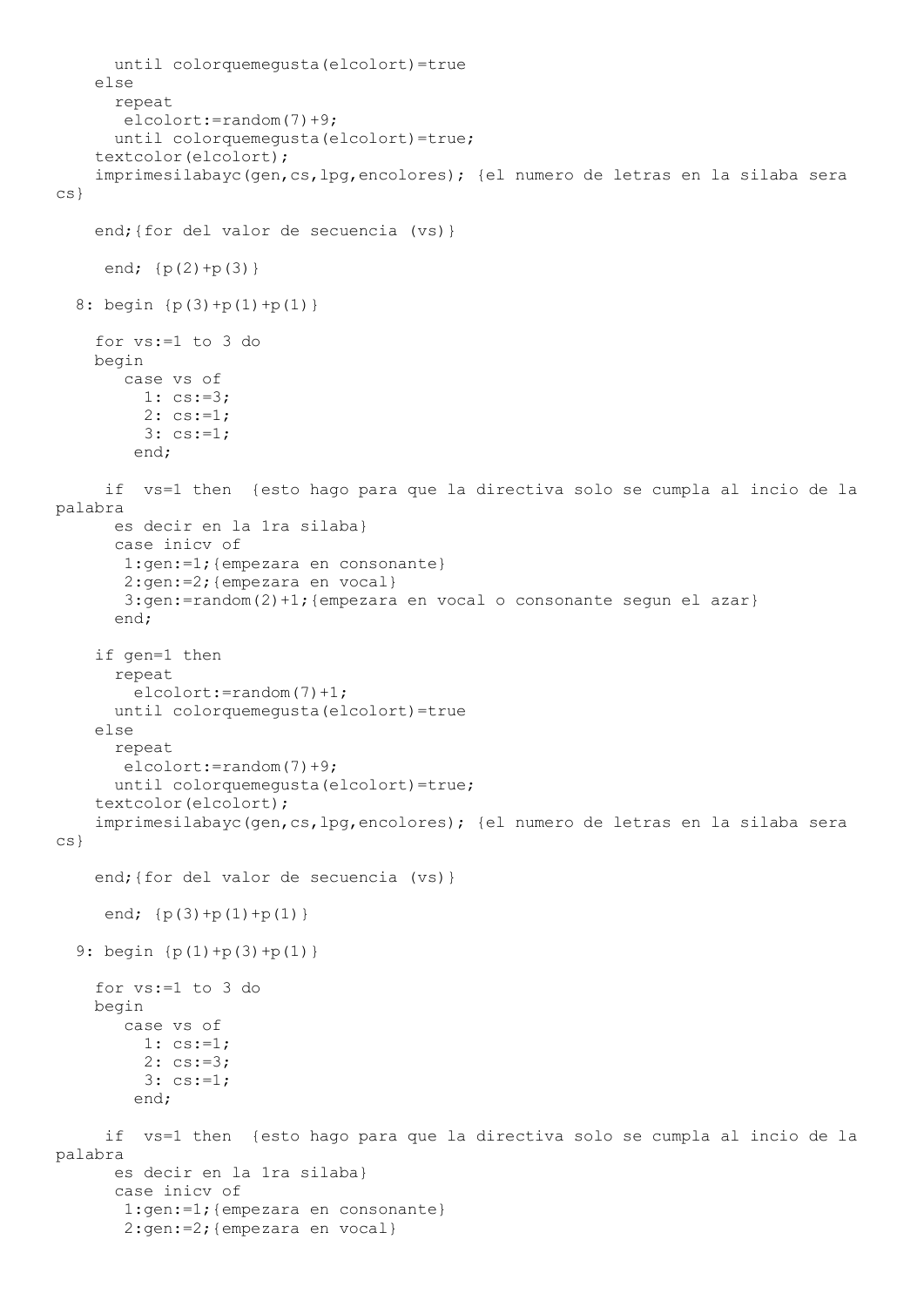```
3:gen:=random(2)+1; {empezara en vocal o consonante segun el azar}
       end;
     if gen=1 then
       repeat
         elcolort:=random(7)+1;
       until colorquemegusta(elcolort)=true
     else
       repeat
        elcolort:=random(7)+9;
       until colorquemegusta(elcolort)=true;
     textcolor(elcolort);
     imprimesilabayc(gen,cs,lpg,encolores); {el numero de letras en la silaba sera 
cs}
     end;{for del valor de secuencia (vs)}
     end; {p(1)+p(3)+p(1)} 10: begin {p(1)+p(1)+p(3)}
     for vs:=1 to 3 do
     begin
        case vs of
          1: cs:=1;
         2: cs:=1; 3: cs:=3;
         end;
      if vs=1 then {esto hago para que la directiva solo se cumpla al incio de la 
palabra
       es decir en la 1ra silaba}
       case inicv of
        1:gen:=1;{empezara en consonante}
        2:gen:=2;{empezara en vocal}
        3:gen:=random(2)+1;{empezara en vocal o consonante segun el azar}
       end;
     if gen=1 then
       repeat
         elcolort:=random(7)+1;
       until colorquemegusta(elcolort)=true
     else
       repeat
        elcolort:=random(7)+9;
       until colorquemegusta(elcolort)=true;
     textcolor(elcolort);
     imprimesilabayc(gen,cs,lpg,encolores); {el numero de letras en la silaba sera 
cs}
     end;{for del valor de secuencia (vs)}
     end; {p(1)+p(1)+p(3)}11: begin {p(4)+p(1)} for vs:=1 to 2 do
     begin
        case vs of
         1: cs:=4;2: \text{cs}:=1; end;
```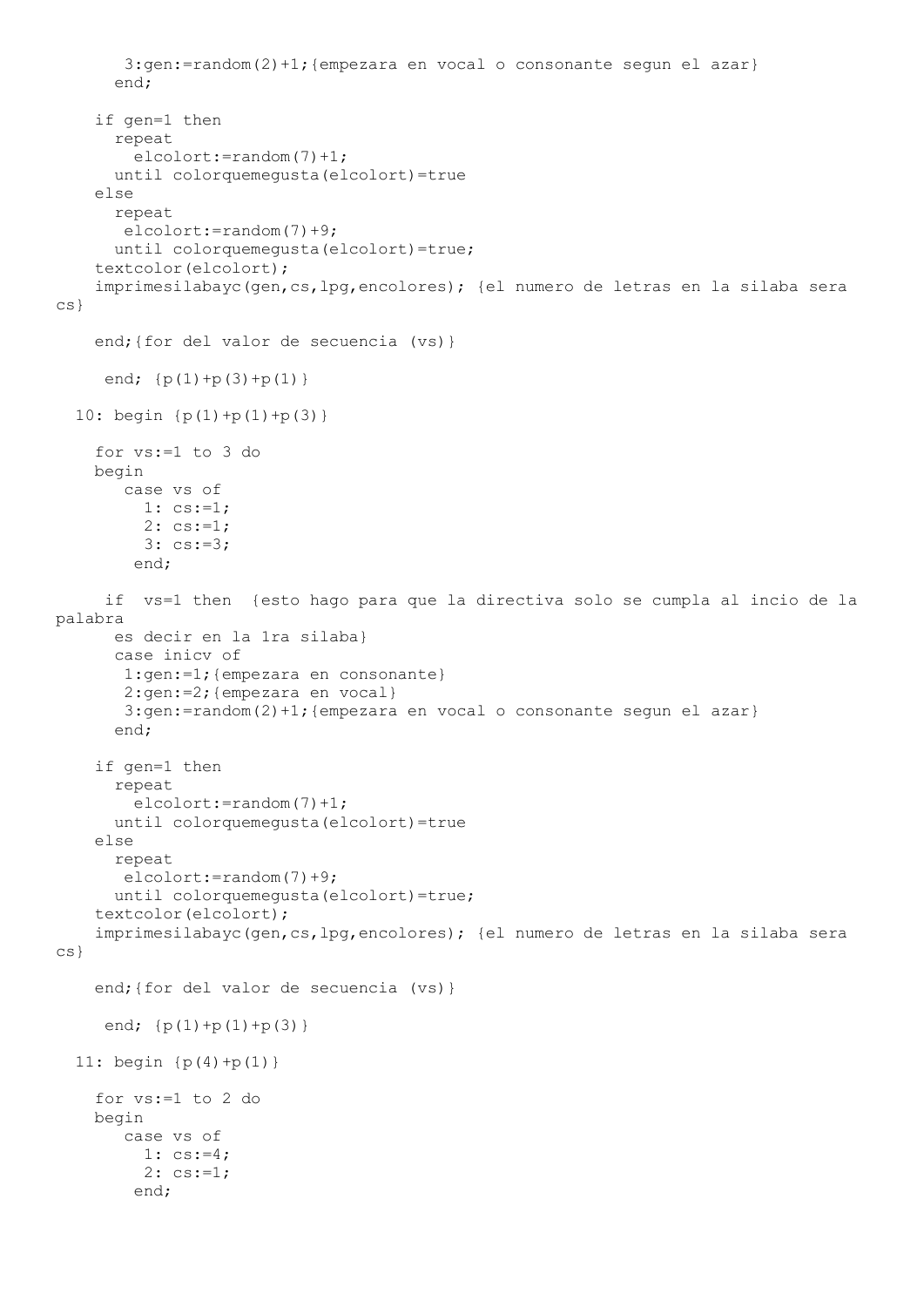```
 if vs=1 then {esto hago para que la directiva solo se cumpla al incio de la 
palabra
       es decir en la 1ra silaba}
       case inicv of
        1:gen:=1;{empezara en consonante}
        2:gen:=2;{empezara en vocal}
        3:gen:=random(2)+1;{empezara en vocal o consonante segun el azar}
       end;
     if gen=1 then
       repeat
         elcolort:=random(7)+1;
       until colorquemegusta(elcolort)=true
     else
       repeat
        elcolort:=random(7)+9;
       until colorquemegusta(elcolort)=true;
     textcolor(elcolort);
     imprimesilabayc(gen,cs,lpg,encolores); {el numero de letras en la silaba sera 
cs}
    end; { for del valor de secuencia (vs) }
     end; {p(4)+p(1)}12: begin {p(1) + p(4)} for vs:=1 to 2 do
     begin
        case vs of
          1: cs:=4;
          2: cs:=1;
         end;
      if vs=1 then {esto hago para que la directiva solo se cumpla al incio de la 
palabra
       es decir en la 1ra silaba}
       case inicv of
        1:gen:=1;{empezara en consonante}
        2:gen:=2;{empezara en vocal}
        3:gen:=random(2)+1;{empezara en vocal o consonante segun el azar}
       end;
     if gen=1 then
       repeat
         elcolort:=random(7)+1;
       until colorquemegusta(elcolort)=true
     else
       repeat
        elcolort:=random(7)+9;
       until colorquemegusta(elcolort)=true;
     textcolor(elcolort);
     imprimesilabayc(gen,cs,lpg,encolores); {el numero de letras en la silaba sera 
cs}
    end; { for del valor de secuencia (vs) }
     end; {p(4)+p(1)}13: begin {p(5)}
       case inicv of
        1:gen:=1;{empezara en consonante}
        2:gen:=2;{empezara en vocal}
        3:gen:=random(2)+1;{empezara en vocal o consonante segun el azar}
```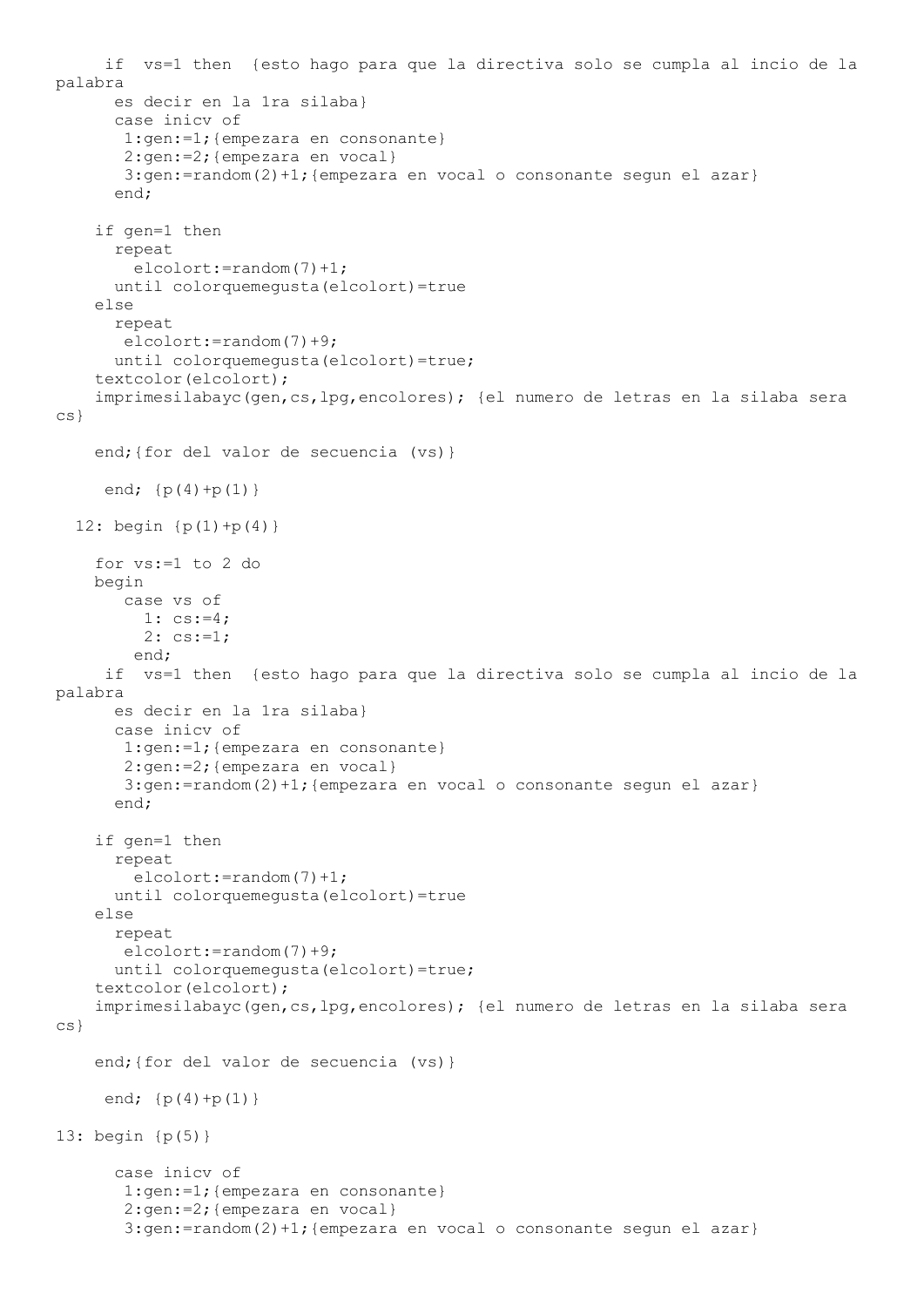```
 if gen=1 then
       repeat
         elcolort:=random(7)+1;
       until colorquemegusta(elcolort)=true
     else
       repeat
        elcolort:=random(7)+9;
       until colorquemegusta(elcolort)=true;
     textcolor(elcolort);
     imprimesilabayc(gen,5,lpg,encolores);
   end; {p(5)}
end;{case MODOF}
END; {PROCEDURE palabras 5 letras}
procedure limpiazona (ci, fi, cf, ff: longint);
var ca, fa, i, j:longint;
begin
ca:=wherex;
fa:=wherey;
for i:=ci to cf do
   for j:=fi to ff do
     begin
         gotoxy(i,j);
        if (i=80) and (j=25) then
             clreol
         else
            write(' '');
     end;
gotoxy(ca,fa);
end;
procedure menuhorizontal(fila,combisilabas: longint; var lacombinacion:longint; 
colorfondo:byte);
{el menu que produce no siempre sera horizontal, segun el numero de elementos
tambien puede ser vertical}
var
orientacionhorizontal:boolean;
tmenu,recorrido: longint;
quetecla:char;
seeligioalgo:boolean;
begin
orientacionhorizontal:=true;
idiom:=2;{por defecto general}
inicv:=3;{por defecto al azar}
for recorrido:=1 to 13 do
opcionesdelmenu[recorrido]:='';
seeligioalgo:=false;
case combisilabas of
1:
begin
 opcionesdelmenu[1]:='Classic (5 letters size words)';
 opcionesdelmenu[2]:='Customize words and size';
 tmenu:=2;
end;
2:
begin
 opcionesdelmenu[1]:='p2';
 opcionesdelmenu[2]:='p1p1';
```
end;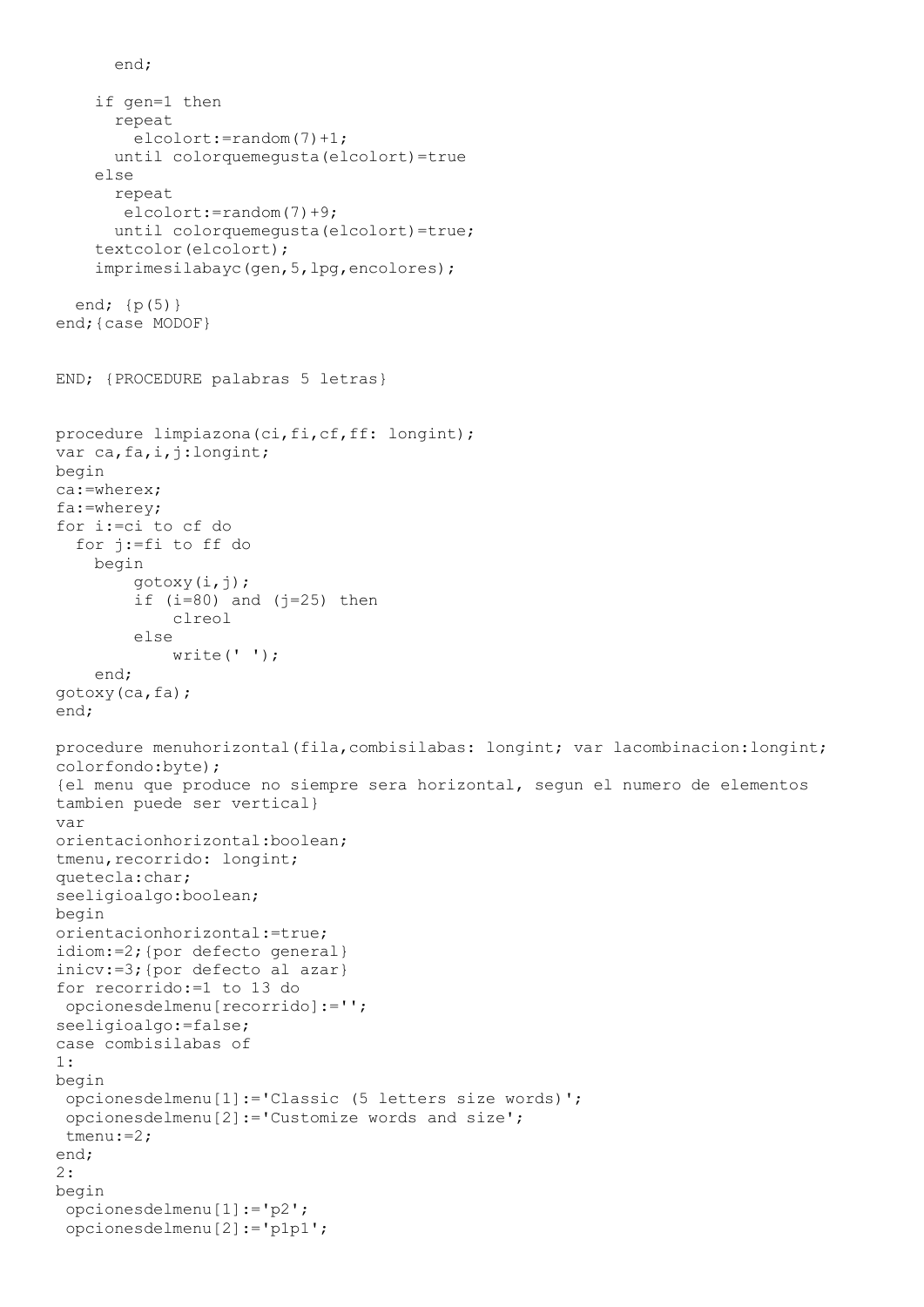```
opcionesdelmenu[3]:='All';
tmenu:=3;
end;
3:
begin
opcionesdelmenu[1]:='p2p1';
opcionesdelmenu[2]:='p1p2';
opcionesdelmenu[3]:='p1p1p1';
opcionesdelmenu[4]:='p3';
opcionesdelmenu[5]:='All';
tmenu:=5;
end;
4:
begin
 opcionesdelmenu[1]:='p2p2';
opcionesdelmenu[2]:='p2p1p1';
opcionesdelmenu[3]:='p1p2p1';
opcionesdelmenu[4]:='p1p1p2';
opcionesdelmenu[5]:='p4';
opcionesdelmenu[6]:='All';
tmenu:=6;
end;
5:
begin
opcionesdelmenu[1]:='p2p2p1';
opcionesdelmenu[2]:='p2p1p2';
opcionesdelmenu[3]:='p1p2p2';
opcionesdelmenu[4]:='p1p1p2p1';
opcionesdelmenu[5]:='p1p2p1p1';
opcionesdelmenu[6]:='p3p2';
opcionesdelmenu[7]:='p2p3';
opcionesdelmenu[8]:='p3p1p1';
opcionesdelmenu[9]:='p1p3p1';
opcionesdelmenu[10]:='p1p1p3';
opcionesdelmenu[11]:='p4p1';
opcionesdelmenu[12]:='p1p4';
opcionesdelmenu[13]:='p5';
opcionesdelmenu[14]:='All';
 tmenu:=14;
orientacionhorizontal:=false;
end;
6:
begin
opcionesdelmenu[1]:='p1p2p2p1';
opcionesdelmenu[2]:='p1p2p1p2';
opcionesdelmenu[3]:='p2p1p1p2';
opcionesdelmenu[4]:='p2p1p2p1';
opcionesdelmenu[5]:='p1p1p2p2';
opcionesdelmenu[6]:='p2p2p1p1';
opcionesdelmenu[7]:='p1p1p2p1p1';
opcionesdelmenu[8]:='p2p2p2';
opcionesdelmenu[9]:='p6';
opcionesdelmenu[10]:='All';
tmenu:=10;
orientacionhorizontal:=false;
end;
7:
begin
opcionesdelmenu[1]:='p1p1p2p2p1';
opcionesdelmenu[2]:='p1p2p2p1p1';
opcionesdelmenu[3]:='p1p1p2p1p2';
opcionesdelmenu[4]:='p1p2p1p1p2';
 opcionesdelmenu[5]:='p1p2p1p2p1';
opcionesdelmenu[6]:='p2p1p1p2p1';
```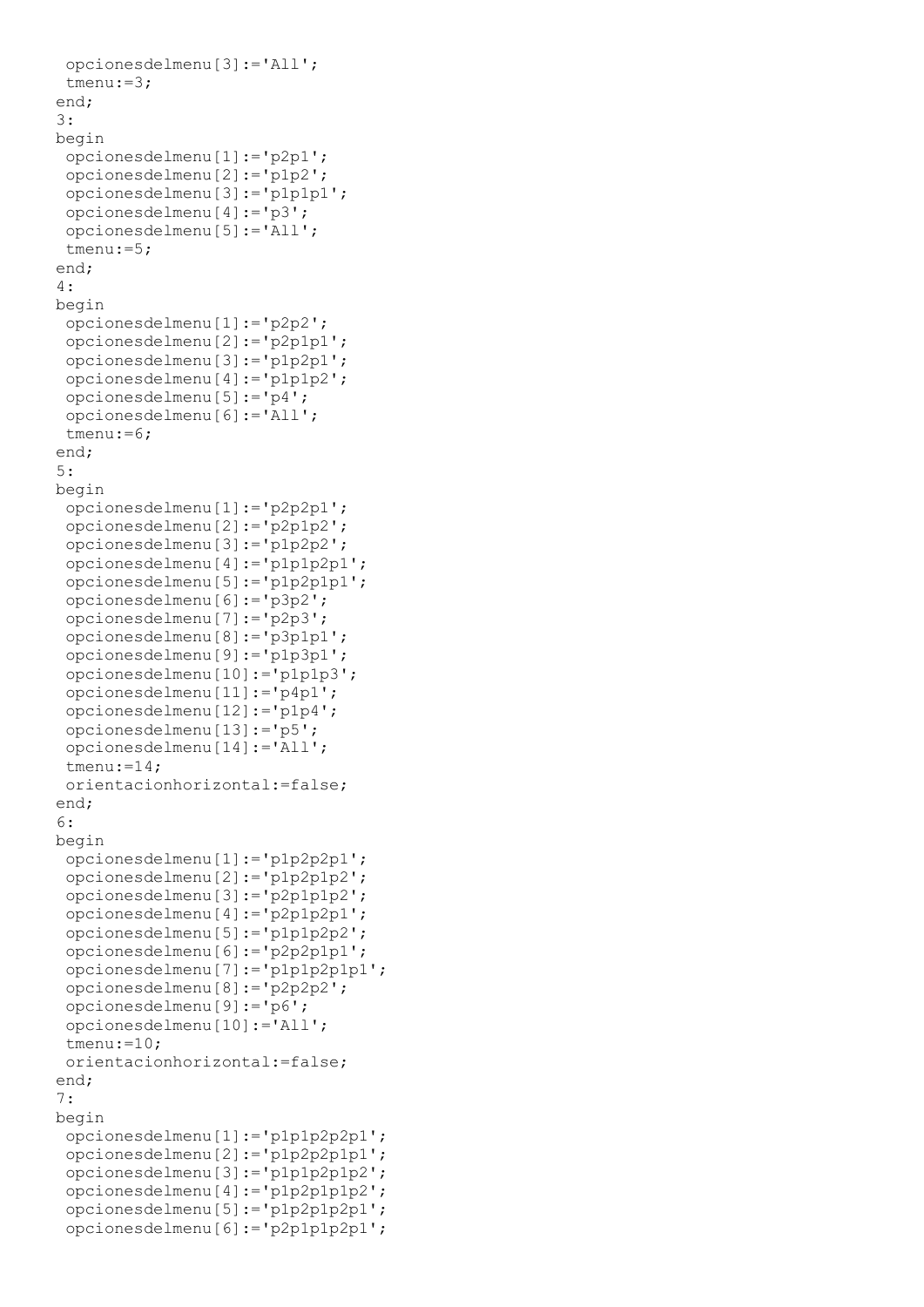```
opcionesdelmenu[7]:='p2p1p2p1p1';
opcionesdelmenu[8]:='p1p2p2p2';
opcionesdelmenu[9]:='p2p1p2p2';
opcionesdelmenu[10]:='p2p2p1p2';
opcionesdelmenu[11]:='p2p2p2p1';
opcionesdelmenu[12]:='p7';
opcionesdelmenu[13]:='All';
tmenu:=13;
orientacionhorizontal:=false;
end;
21:
begin
opcionesdelmenu[1]:='1 #s';
opcionesdelmenu[2]:='1..8#s (random)';
opcionesdelmenu[3]:='5 #s';
opcionesdelmenu[4]:='7 #s';
opcionesdelmenu[5]:='8 #s';
tmenu:=5;
end;
22:
begin
opcionesdelmenu[1]:='1 #s';
opcionesdelmenu[2]:='1..7#s (random)';
opcionesdelmenu[3]:='5 #s';
opcionesdelmenu[4]:='7 #s';
tmenu:=4;
end;
23:
begin
opcionesdelmenu[1]:='1 #s';
opcionesdelmenu[2]:='1..5#s (random)';
opcionesdelmenu[3]:='5 #s';
tmenu:=3;
end;
24:
begin
opcionesdelmenu[1]:='1 #s';
opcionesdelmenu[2]:='1..4#s (random)';
opcionesdelmenu[3]:='4 #s';
tmenu:=3;
end;
25:
begin
opcionesdelmenu[1]:='1 #s';
opcionesdelmenu[2]:='1..3#s (random)';
opcionesdelmenu[3]:='3 #s';
tmenu:=3;
end;
26:
begin
opcionesdelmenu[1]:='1 #s';
opcionesdelmenu[2]:='1..2#s (random)';
opcionesdelmenu[3]:='2 #s';
tmenu:=3;
end;
100:
begin
opcionesdelmenu[1]:='Starts consonant';
opcionesdelmenu[2]:='Starts Vowel';
opcionesdelmenu[3]:='Any can start';
tmenu:=3;
end;
101:
begin
```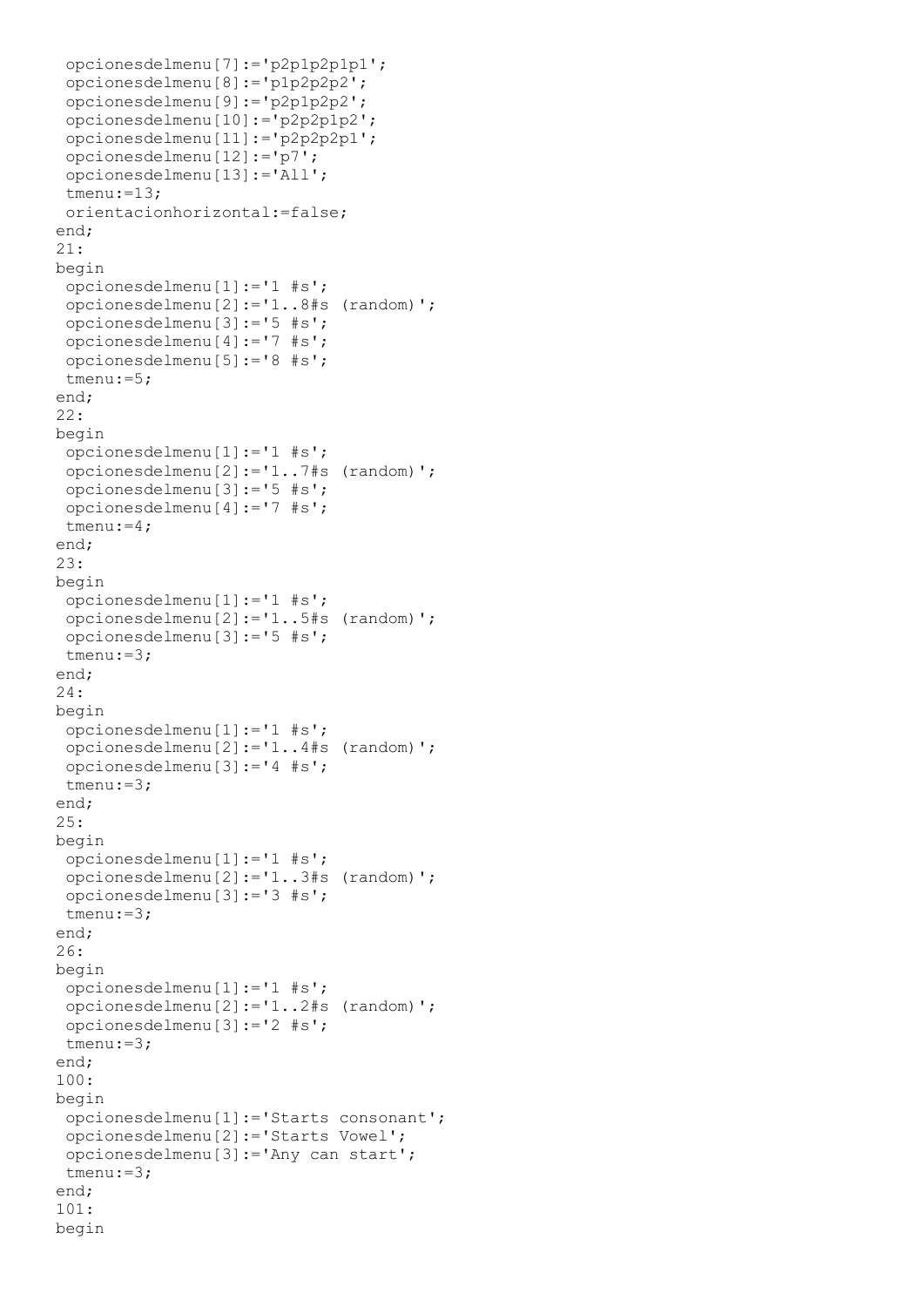```
opcionesdelmenu[1]:='Focus English';
 opcionesdelmenu[2]:='General ';
 tmenu:=2;
end;
199:
begin
 opcionesdelmenu[1]:='Overwrite WNTXT.TXT';
 opcionesdelmenu[2]:='Append WNTXT.TXT';
 tmenu:=2;
end;
200:
begin
 opcionesdelmenu[1]:='Overwrite ratext.TXT';
 opcionesdelmenu[2]:='Append ratext.TXT';
 tmenu:=2;
end;
201:
begin
 opcionesdelmenu[1]:='1000 (ms)';
 opcionesdelmenu[2]:='500 (ms)';
 opcionesdelmenu[3]:='250 (ms)';
 opcionesdelmenu[4]:='0 (ms)';
 tmenu:=4;
end;
202:
begin
 opcionesdelmenu[1]:='14 ';
 opcionesdelmenu[2]:='25 ';
 opcionesdelmenu[3]:='70 ';
 opcionesdelmenu[4]:='230 ';
 opcionesdelmenu[5]:='1260 ';
 opcionesdelmenu[6]:='Other ';
 tmenu:=6;
end;
203:
begin
 opcionesdelmenu[1]:='Series of random content ';
 opcionesdelmenu[2]:='Load file WNTXT.TXT ';
 opcionesdelmenu[3]:='Exit ';
 tmenu:=3;
 orientacionhorizontal:=false;
end;
end; { case combisilabas}
lacombinacion:=1;
Repeat
 gotoxy(1,fila);
 textbackground(black);
 textcolor(white);
 clreol;
 if orientacionhorizontal then
   write('Use arrows ',chr(27),'/',chr(26),' & enter ')
 else
   write('Use arrows ',chr(24),'/',chr(25),' & enter ');
 for recorrido:=1 to tmenu do
 begin
   if recorrido=lacombinacion then
   begin
      textbackground(colorfondo);
      textcolor(black)
   end
   else
   begin
     textbackground(black);
```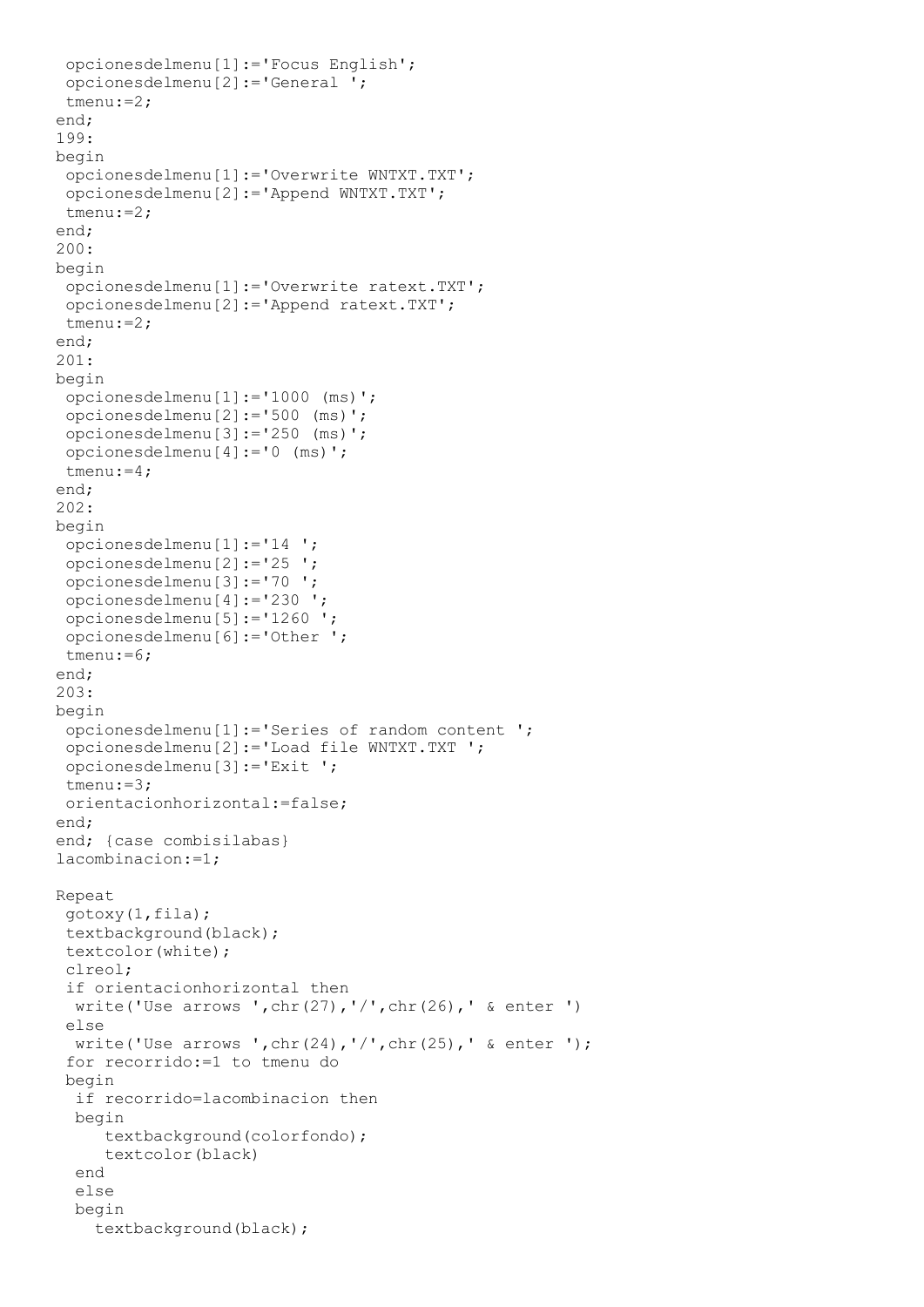```
 textcolor(lightgreen);
   end;
   if orientacionhorizontal=false then
      gotoxy(40,fila+recorrido-1);
   write(opcionesdelmenu[recorrido]);
   if recorrido<tmenu then
   begin
     textcolor(colorfondo);
     write('.');
   end;
   end;
   repeat
     quetecla:=readkey;
     if quetecla=#13 then
        seeligioalgo:=true;
     if quetecla=#0 then
       quetecla:=readkey;
       {#72 arriba, #80 abajo, #75 izquierda, #77 derecha}
       case orientacionhorizontal of
      true:
         case quetecla of
         #75: if lacombinacion=1 then
                lacombinacion:=tmenu
            else
               lacombinacion:=lacombinacion-1;
         #77: if lacombinacion=tmenu then
               lacombinacion:=1
            else
                lacombinacion:=lacombinacion+1;
          end;
       false:{el menu debe ser vertical}
         case quetecla of
         #72: if lacombinacion=1 then
                lacombinacion:=tmenu
            else
               lacombinacion:=lacombinacion-1;
         #80: if lacombinacion=tmenu then
                lacombinacion:=1
            else
               lacombinacion:=lacombinacion+1;
          end;
        end; {de la evaluacion de la orientacionhorizontal}
   until (quetecla in [#75,#77,#72,#80]) or (seeligioalgo=true);
until (seeligioalgo=true);
 textbackground(black);
 textcolor(cyan);
if orientacionhorizontal=false then
 limpiazona(40,6,52,20);
end;
Procedure ejecutaopc4;
{Esta basado en mi programa t7n}
Var
a4,a5,mododepalabras,crso,b,b0,b1,b2,y,t1,linea:longint;
fi,uvi,upo,video,post:longint;
quefue, tecla: char;
valorquefue:byte;
```

```
matrizuv: array[1..12] of longint;
filacondatorepetido:boolean;
```

```
vocaloconsonante, estructura: longint;
```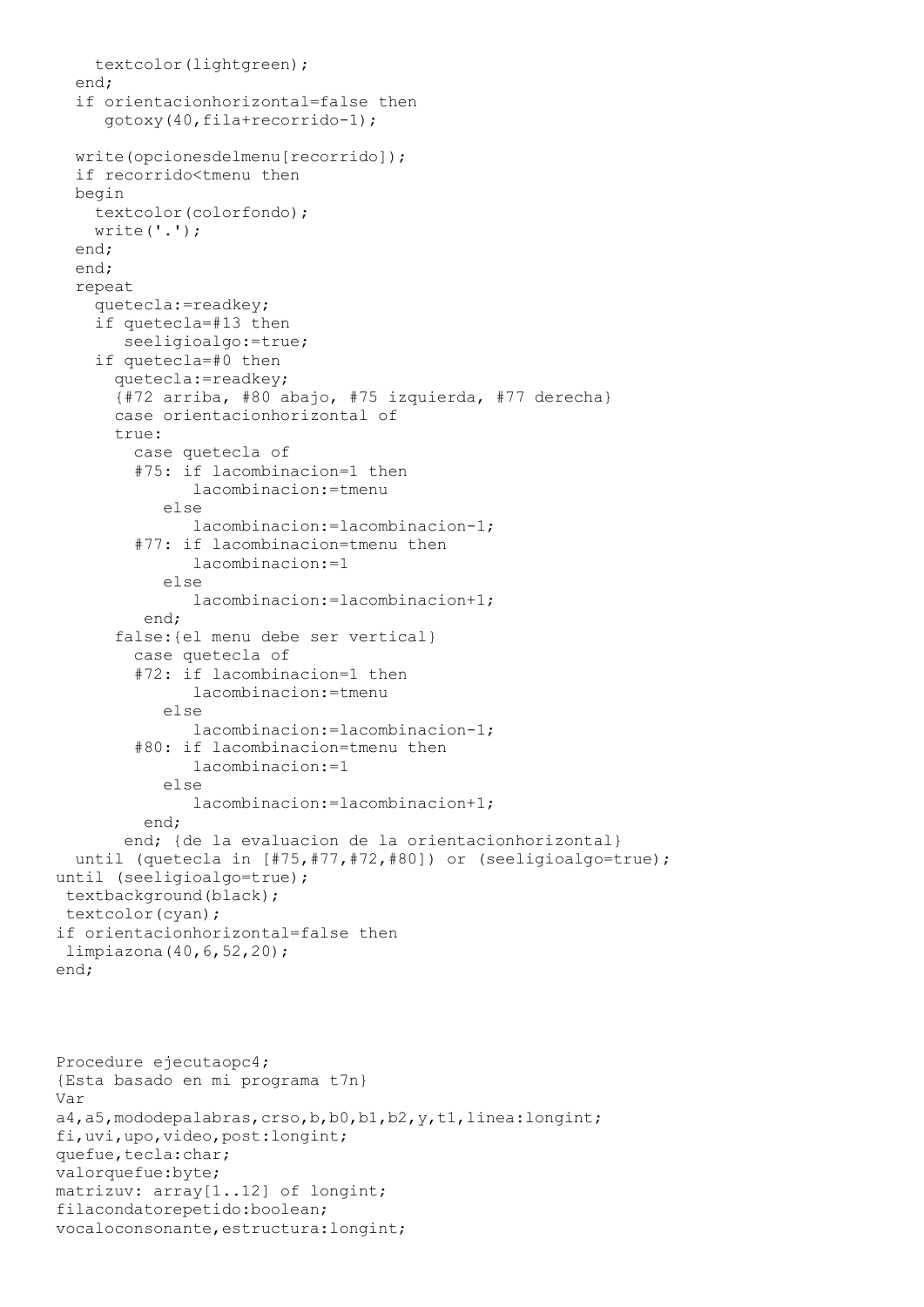```
lineag:string[75];
lsupe,linfe:longint;
auxlaestru, laestru, ledlp: string[33]; {la estructura de la palabra}
tmledlp:byte; {tamano max de la estructura de la palabra}
posdelasterisco:byte; {esto me va a decir en que posicion esta el asterisco, si en 
4 o en la 69 x ejm..}
posdelslash:byte; {esto me va a decir en que posicion esta el slash}
Begin
inicialetras;
clrscr;
assign(wtext,'WNTXT.TXT'); {archivo de texto ya tiene nombre}
qotoxy(1,24);clreol;write('The words in lists words will be saved at WNTXT.TXT');
if verificaexistencia('WNTXT.TXT') then {llamo a la funcion que verifica la 
existencia del archivo}
   begin
    gotoxy(1,25);menuhorizontal(25,199,crso, CYAN);
    if crso=1 then
       rewrite(wtext) {lo creamos}
   else append(wtext); {los abrimos para agregar registros}
 end
else
 rewrite(wtext); {lo creamos}
Repeat
clrscr;
qotoxy(10,10); write('Especify the range for the random #s');
gotoxy(10,11);write('From #:');readln(linfe);
gotoxy(10,12);write('To #:');readln(lsupe);
if lsupe<=linfe then
begin
   write('Input again because # are equal or the high# limit is minor than the low# 
limit');
   tecla:=readkey;
end;
Until (lsupe>linfe);
clrscr;
{cambiosaqui}
menuhorizontal(2,1,mododepalabras,cyan);
case mododepalabras of
1: {modo clasico de 5 letras como en la version del 17/Mayo/2022}
begin
 clrscr;
 gotoxy(7,1);write('Choose quantity of #s from (',linfe,'-',lsupe,') per row:');
menuhorizontal(2,21,numerodenumeros,cyan);
 case numerodenumeros of
 { se considera: opcionesdelmenu[1]:='1 #s';
   opcionesdelmenu[2]:='1..8#s (random)';
   opcionesdelmenu[3]:='5 #s'; opcionesdelmenu[4]:='7 #s';
   opcionesdelmenu[5]:='8 #s'; tmenu:=5;}
   1:numerodecolumnas:=1;
   2:numerodecolumnas:=random(8)+1;
   3:numerodecolumnas:=5;
   4:numerodecolumnas:=7;
   5:numerodecolumnas:=8;
   end;
  gotoxy(7,3); write('Choose the structure for the word of 5 letters.');
  menuhorizontal(4,5,estructura, brown);
   limpiazona(40,5,52,5);
   if estructura=14 then
      estructura:=random(13)+1;
   gotoxy(40,4);clreol;
   gotoxy(40,5);clreol;
   gotoxy(40,4);write(opcionesdelmenu[estructura]);
   auxlaestru:=opcionesdelmenu[estructura];
  menuhorizontal(23,100, vocaloconsonante, brown);
```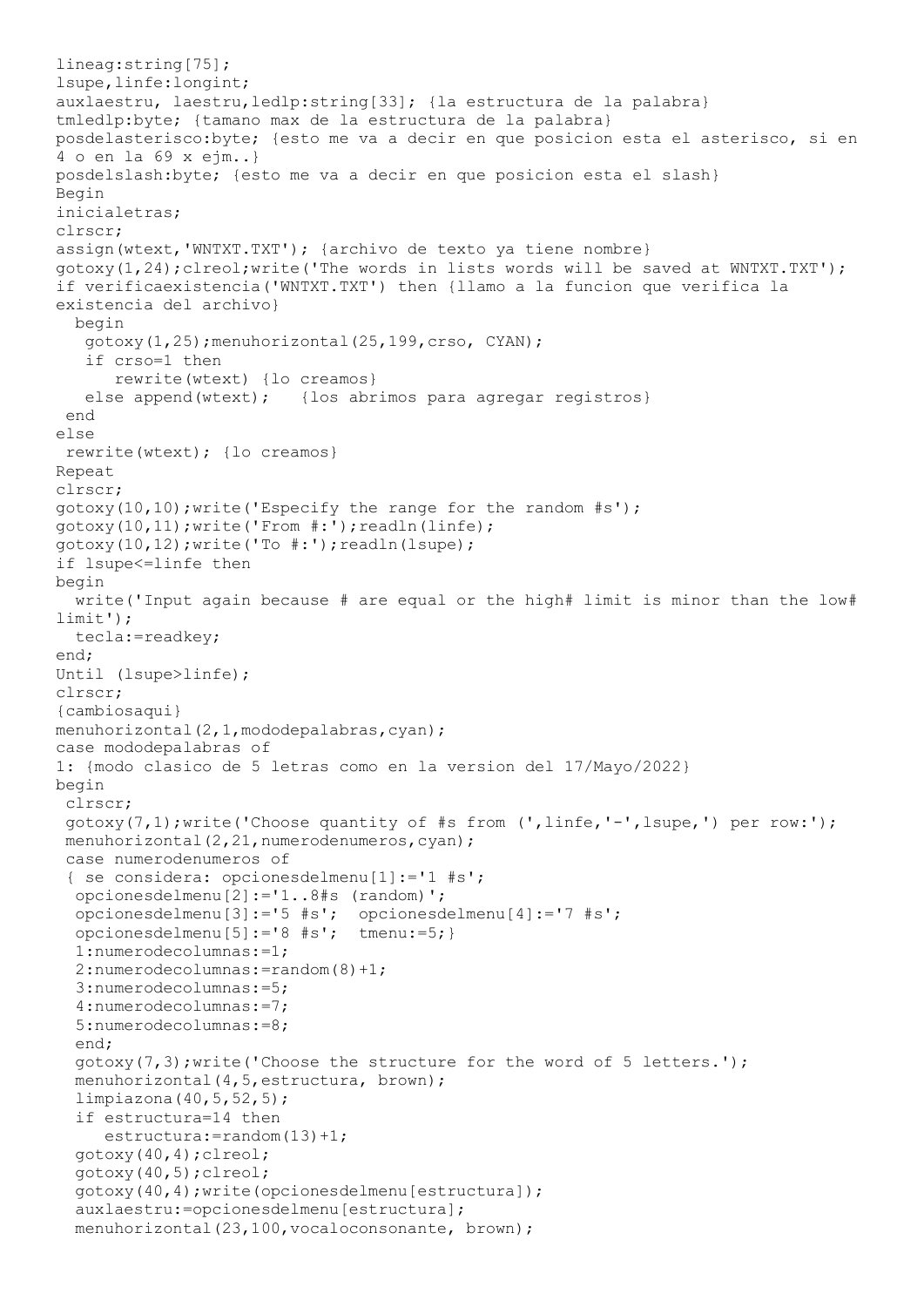```
 auxlaestru:=auxlaestru+', '+opcionesdelmenu[vocaloconsonante];
end;
2:{nuevo modo, el personalizado}
begin
 Gotoxy(23,3); write('Input the structure for the random word.');
 qotoxy(5,5); write('This are the elements to consider in the word structure:');
 Gotoxy(5,6); write('(ALT+35)# =Any digit from 0 to 9, (ALT+38) &=Uppercase vowel');
 Gotoxy(5,7); write('(ALT+36)$ =Uppercase consonant,
(ALT+39)',CHR(ORD(39)),'=Lowercase vowel');
 Gotoxy(5,8); write('(ALT+95) =Lowercase consonant, (ALT+32)" "=One Blank
space');
 Gotoxy(5,9); write('(ALT+124)| =Any Uppercase letter, (ALT+64)@=Any Lowercase
letter');
 Gotoxy(5,10); write('(ALT+126) ~ = Any consonant upper/lowercase');
 Gotoxy(5,11);write('(ALT+60)< =Any Vowel upper/lowercase');
 Gotoxy(5,12);write('(ALT+63)?=Any (+, \&, \hat{}, ', \text{CHR}(\text{ORD}(39)),','",,\theta, \sim, \leq)');
 Gotoxy(5,13);write('(ALT+34)"=Any except blank 
space(#,&,$,',CHR(ORD(39)),',_,|,@,~,<)');
 Gotoxy(1,14);write('(ALT+96)`=As ? till the end: Any character from that point 
till the end');
 Gotoxy(1,15); write('(ALT+92)\=As " till the end: Any character but blank space
from that point till the end');
 Gotoxy(7,16);write('Note: if you include (') or (\) you will be asked to specify
word size');
 Gotoxy(7,17); write('if none ` or /, the size will the size of the word (Max 33)
characters)');
 Gotoxy(7,18);write('Example: A word structure:&$ ##',CHR(ORD(39)),' may produce a 
word such as:ER 70a');
 Gotoxy(1,19);write('|+##=##,@+##=##, |*#=##,@*#=##, |*##=###,@*##=### will save 
results for | or @');
 repeat
 gotoxy(3,20);clreol;write('Build word structure and press Enter:');readln(ledlp);
 until (ledlp<>'') and (length(ledlp)<=33);
 posdelslash:=pos('\',ledlp);
 posdelasterisco:=pos('`',ledlp);
 if (posdelslash<>0) or (posdelasterisco<>0) then
 begin
 if (posdelslash<>0) and (posdelasterisco<>0) then
 begin
   if posdelasterisco>posdelslash then
   begin
     quefue:=\sqrt{'};
      valorquefue:=posdelslash;
   end
   else
      begin
         quefue:='`';
         valorquefue:=posdelasterisco;
      end;
 end 
   else
   begin
     if (posdelslash<>0) and (posdelasterisco=0) then
        begin
           quefue:=\sqrt{'};
            valorquefue:=posdelslash;
        end;
     if (posdelslash=0) and (posdelasterisco<>0) then
        begin
           quefue:='': valorquefue:=posdelasterisco;
        end;
     end;
 repeat
```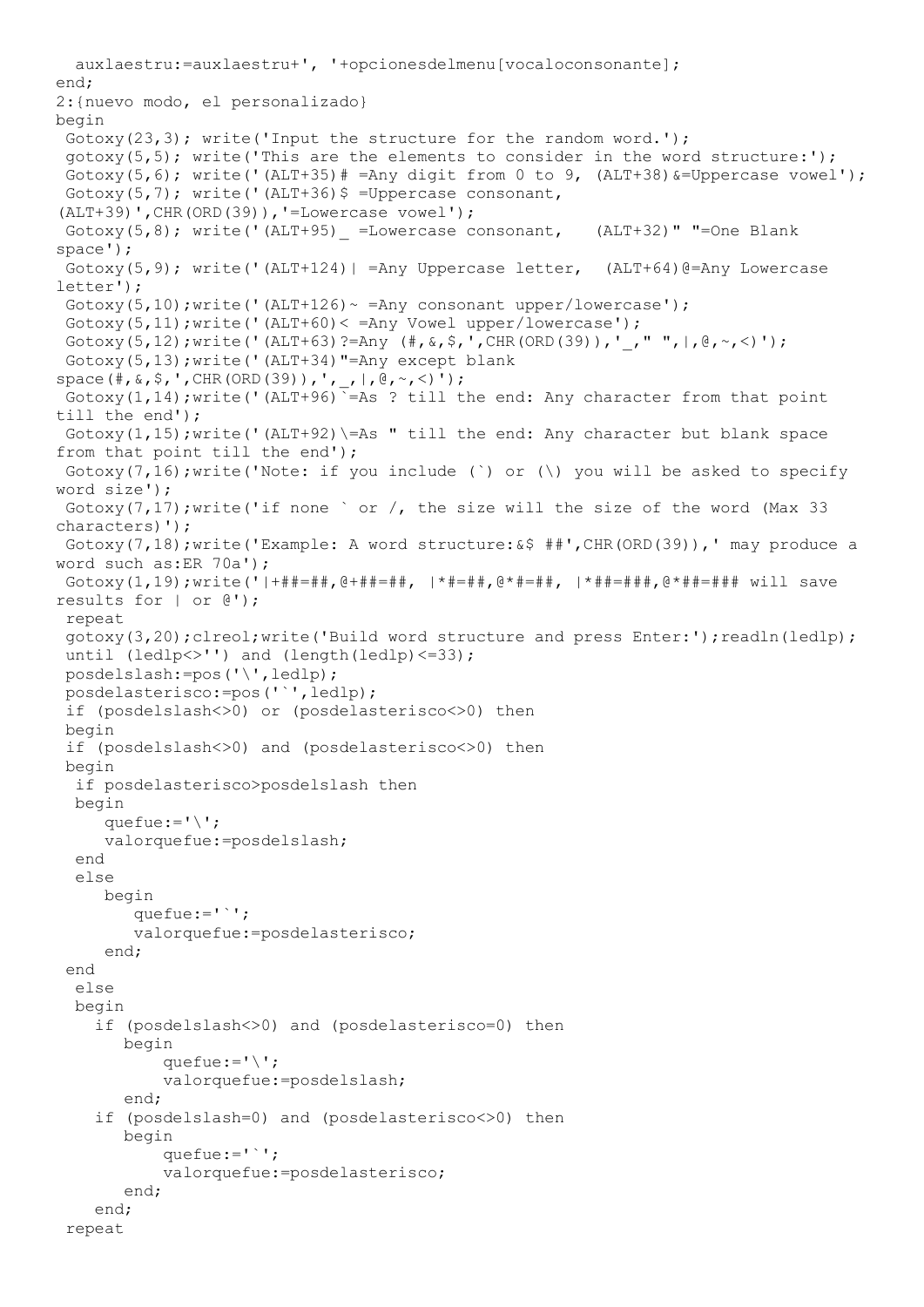```
 gotoxy(3,21);clreol;write('As you put a ',quefue,' in position ',valorquefue);
    write(' specify the total length of the word (Max 33):');
    readln(tmledlp);
    if (tmledlp<valorquefue) or (tmledlp>33) then
       writeln('As ',quefue,' is in position ',valorquefue,' the word length must be 
between ',valorquefue,'-33');
 until (tmledlp>=valorquefue) and (tmledlp<=33);
 end
 else
begin
    tmledlp:=length(ledlp);
    if tmledlp>33 then
       tmledlp:=33; {fijo el tamano max de la palabra a 33, mi numero elegido (para 
joder a los hipocritas)}
 end;
 lpgper:=cadenapersonalizada(ledlp,tmledlp);
 writeln('Sample of random word with that structure (press any key to continue):');
 {cambiosaqui}
 write(lpgper);
 tecla:=readkey;
 clrscr;
 qotoxy(7,1);write('Choose quantity of #s from (',linfe,'-'',lsuper,'') per row:');case tmledlp of
 1..7: begin
          menuhorizontal(2,21,numerodenumeros,cyan);
           case numerodenumeros of
            { se considera: opcionesdelmenu[1]:='1 #s';
            opcionesdelmenu[2]:='1..8#s (random)';
            opcionesdelmenu[3]:='5 #s'; opcionesdelmenu[4]:='7 #s';
            opcionesdelmenu[5]:='8 #s'; tmenu:=5;}
             1:numerodecolumnas:=1;
             2:numerodecolumnas:=random(8)+1;
             3:numerodecolumnas:=5;
             4:numerodecolumnas:=7;
             5:numerodecolumnas:=8;
            end;
        end;
8..13: begin
           menuhorizontal(2,22,numerodenumeros,cyan);
           case numerodenumeros of
            { se considera: opcionesdelmenu[1]:='1 #s';
            opcionesdelmenu[2]:='1..7#s (random)';
            opcionesdelmenu[3]:='5 #s'; 
            opcionesdelmenu[4]:='7 #s'; tmenu:=4;}
             1:numerodecolumnas:=1;
             2:numerodecolumnas:=random(6)+1;
             3:numerodecolumnas:=5;
             4:numerodecolumnas:=7;
            end;
         end;
 14..20: begin
             menuhorizontal(2,23,numerodenumeros,cyan);
           case numerodenumeros of
            { se considera: opcionesdelmenu[1]:='1 #s';
            opcionesdelmenu[2]:='1..5#s (random)';
            opcionesdelmenu[3]:='5 #s'; 
              tmenu:=3;}
             1:numerodecolumnas:=1;
             2:numerodecolumnas:=random(5)+1;
             3:numerodecolumnas:=5;
            end;
          end;
 21..25: begin
           menuhorizontal(2,24,numerodenumeros,cyan);
```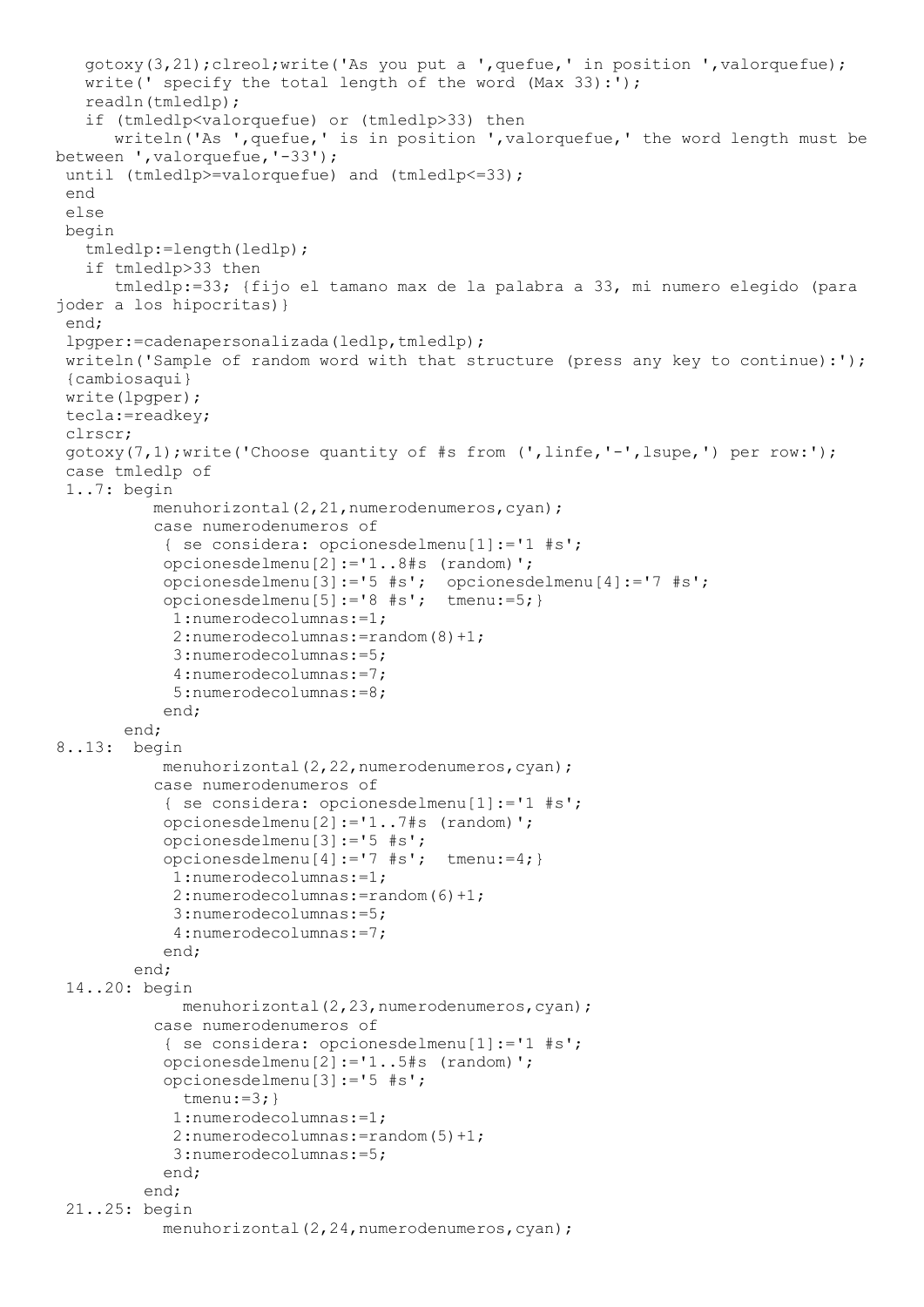```
 case numerodenumeros of
            { se considera: opcionesdelmenu[1]:='1 #s';
            opcionesdelmenu[2]:='1..4#s (random)';
            opcionesdelmenu[3]:='4 #s'; 
              tmenu:=3;}
             1:numerodecolumnas:=1;
             2:numerodecolumnas:=random(4)+1;
             3:numerodecolumnas:=4;
            end;
          end;
26..30: begin
           menuhorizontal(2,25,numerodenumeros,cyan);
           case numerodenumeros of
            { se considera: opcionesdelmenu[1]:='1 #s';
            opcionesdelmenu[2]:='1..3#s (random)';
            opcionesdelmenu[3]:='3 #s'; 
             tmenu:=3; }
             1:numerodecolumnas:=1;
             2:numerodecolumnas:=random(3)+1;
             3:numerodecolumnas:=3;
            end;
          end;
31..33: begin
           menuhorizontal(2,26,numerodenumeros,cyan);
           case numerodenumeros of
            { se considera: opcionesdelmenu[1]:='1 #s';
            opcionesdelmenu[2]:='1..2#s (random)';
            opcionesdelmenu[3]:='2 #s'; 
              tmenu:=3; }
             1:numerodecolumnas:=1;
             2:numerodecolumnas:=random(2)+1;
             3:numerodecolumnas:=2;
            end;
         end;
 end;
end;
end; {del case mododepalabras}
linea:=0;
b0:=1;clrscr;
gotoxy(15,7);write('*** The Lines of random numbers from ',linfe,' to ',lsupe,' 
******');
qotoxy(15,10); write('The 1st page will start in <code>#:</code>');readln(fi);repeat
randomize;
if b0 \mod 21 = 0 then
b1:=b0 div 21
else
b1:=(b0 \text{ div } 21) + 1;clrscr;
textbackground(black);textcolor(lightgreen);
if mododepalabras=1 then
 laestru:=auxlaestru
else
 laestru:=ledlp;
Gotoxy(1,1);write('Programmed by Jose Galindo, author of: AI20.ME, SHEWILLFIND.ME, 
GABRIELS.WORK');
Gotoxy(1,2);write('c22cd@hotmail.com +51 930208791- Word Structure:', laestru);
textbackground(blue);
textcolor(black);
Gotoxy(1,3);write('Pag',b1:6,' Random word + random #s ',linfe,'-',lsupe,' each /
ESC=exit, other for next');
textcolor(white);textbackground(black);
for y:=1 to 21 do
```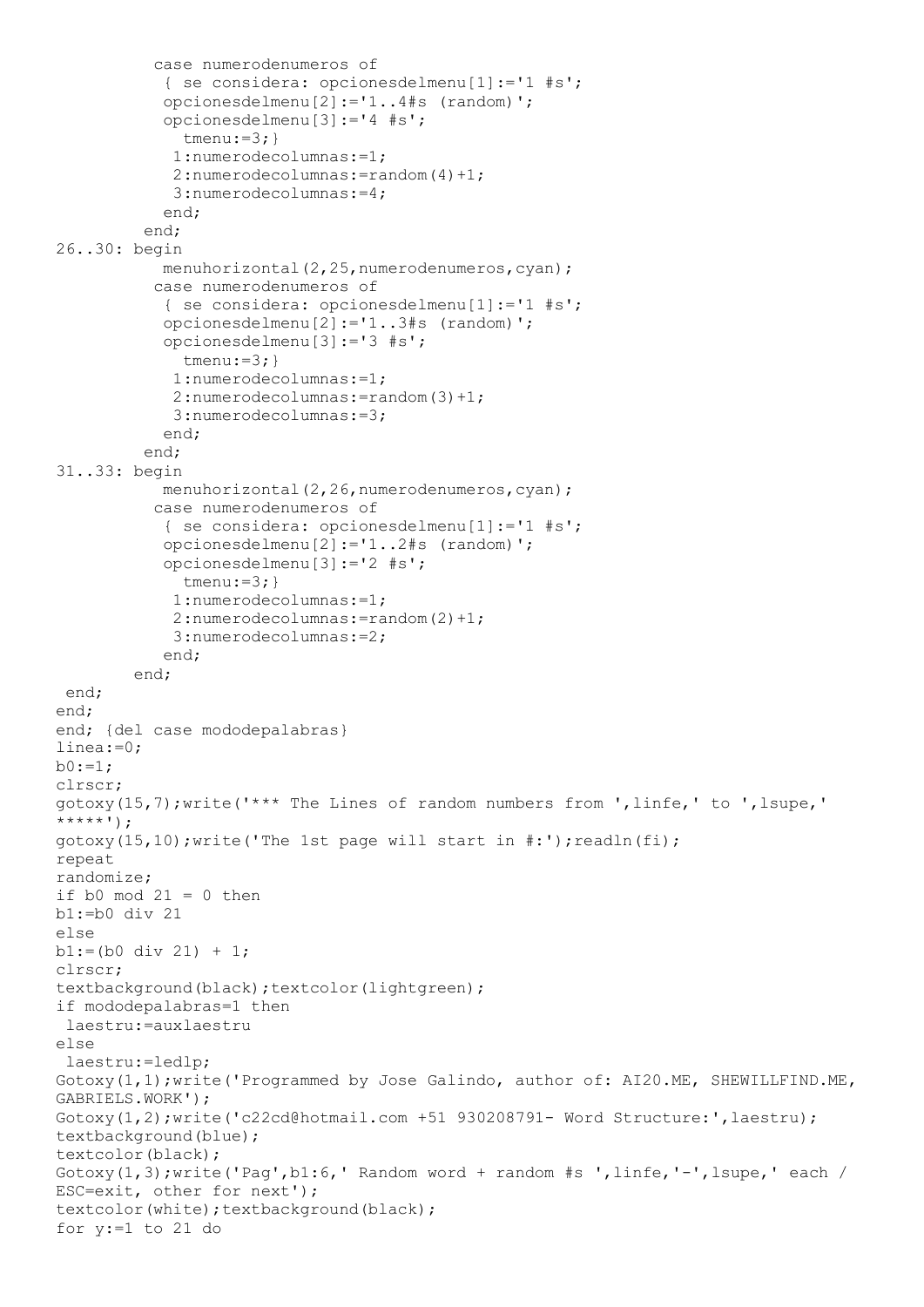```
begin
 gotoxy(1, 3+y);
 lpg:=';
 lpgper:='';
 resultadoaa:='';
 signo:='';
 if mododepalabras=1 then {se hace como antes, la version previa}
     palabradecincoletras(estructura,vocaloconsonante) {este procedimiento actualiza 
la variable global lpg }
 else {caso contrario es 2 y se considera la palabra personalizada segun la nueva 
version, pues se eligio el modo 2}
     begin
        lpgper:=cadenapersonalizada(ledlp,tmledlp);
        {Esto es algo novedoso}
       if (laestru='|+##=##') or (laestru='@+##=##') then
       begin
            raropera1:=cadenaanumero(copy(lpgper,3,2),2);
            raropera2:=cadenaanumero(copy(lpgper,6,2),2);
            if raropera1>raropera2 then
             begin
              signo:='-';
              resultadoaa:=' '+copy(lpgper,1,1)+'='+signo+numeroacadena(raropera1-
raropera2);
              end
                 else
                 begin
                signo:='';
                  resultadoaa:=' 
't copy (lpper, 1, 1) + '='+signo+numeroacadena (raropera2-raroperal); end;
       end
       else
        if (laestru='|*#=##') or (laestru='@*#=##') then
          begin
           raropera1:=cadenaanumero(copy(lpgper,3,1),1);
                 raropera2:=cadenaanumero(copy(lpgper,5,2),2);
                 if raropera1<>0 then
                begin
                  if (raropera2 mod raropera1) >0 then {hay decimales}
                 begin
signo:='.'+numeroacadena(partedecimalaentero(raropera2/raropera1,2));
                     resultadoaa:=' '+copy(lpgper,1,1)+'='+numeroacadena2(raropera2 
div raropera1)+signo;
                  end
                 else {no hay decimales}
                    resultadoaa:=' '+copy(lpgper,1,1)+'='+numeroacadena(raropera2 
div raropera1);
                  end
                 else {se evito division entre cero}
                  resultadoaa:=' '+copy(lpaper,1,1)+'=div/0'; end
           else
           if (laestru='|*##=###') or (laestru='@*##=###') then
            begin
           raropera1:=cadenaanumero(copy(lpgper,3,2),2);
                 raropera2:=cadenaanumero(copy(lpgper,6,3),3);
                 if raropera1<>0 then
                begin
                  if (raropera2 mod raropera1) >0 then {hay decimales}
                  begin
```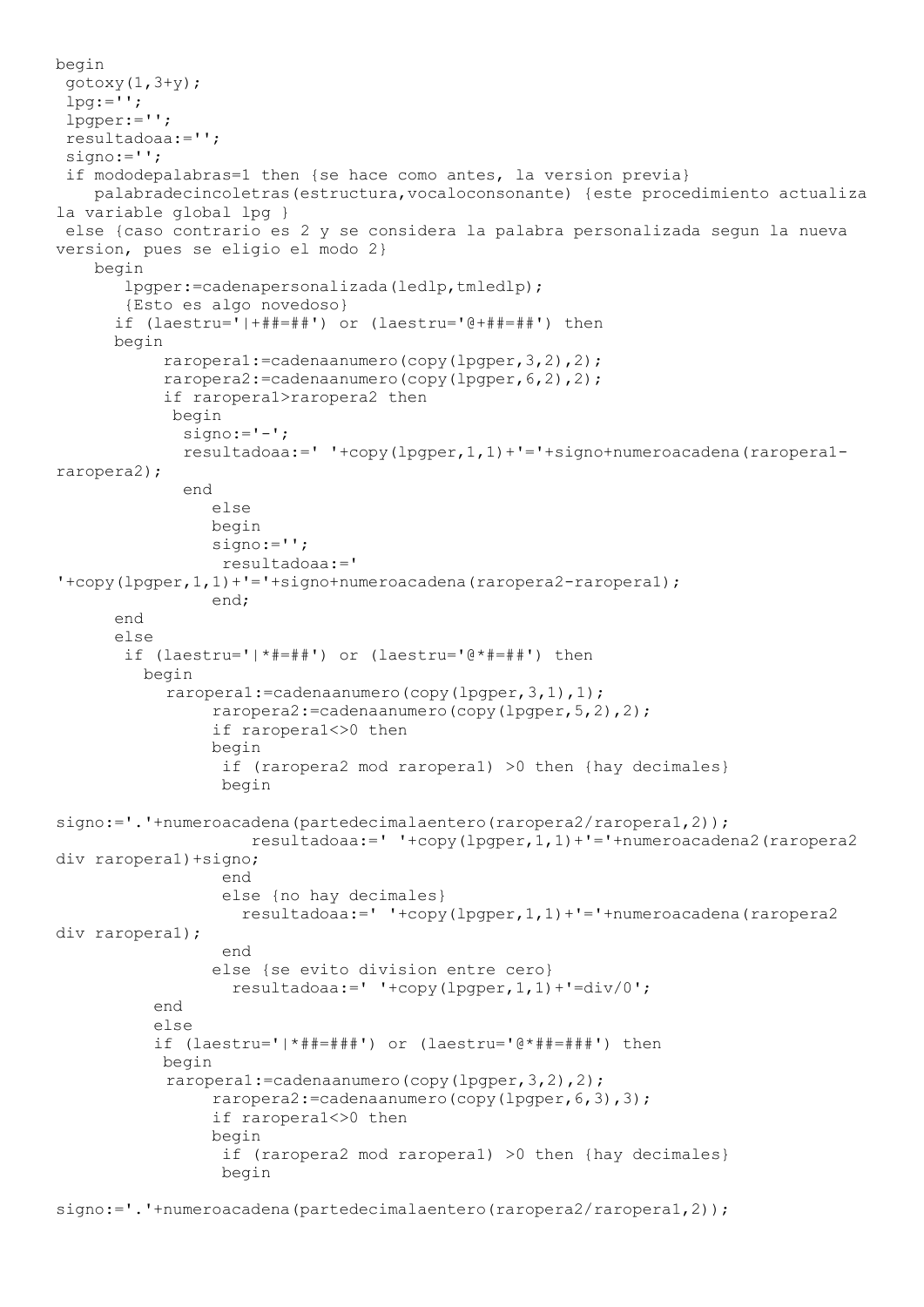```
 resultadoaa:=' '+copy(lpgper,1,1)+'='+numeroacadena2(raropera2 
div raropera1)+signo;
end and state the state of the state of the state of the state of the state of the state of the state of the s
                   else {no hay decimales}
                      resultadoaa:=' '+copy(lpgper,1,1)+'='+numeroacadena(raropera2 
div raropera1);
                    end
                   else {se evito division entre cero}
                    resultadoaa:=' '+copy(lpaper,1,1)+'=div/0'; end;
        write(lpgper:tmledlp);
 end;
 a4 := 5;a5:=length(lpgper);
 if a5>a4 then
    a4:=a5;
 lineag:='';
 laf:=fi+21*(linea);lineag:=lineag+numeroacadena(laf)+' ';
 if mododepalabras=1 then
    lineag:=lineag+lpg
 else
   begin
   {lo novedoso sigue aqui}
    lineag:=lineag+lpgper;
    lineag:=lineag+resultadoaa;
   end;
 if y \mod 2 = 0 then
     textcolor(lightblue)
 else
    textcolor(lightgreen);
 gotoxy(a4+2,3+y); write(laf,'#s ');
 for t1:=1 to numerodecolumnas do
 begin
   video:=random(lsupe-linfe+1)+linfe;
  {video:} = random(1502)+101; matrizuv[t1]:=video;
   gotoxy(a4+14+(t1-1)*6,3+y);write(video:4,' ');
   lineag:=lineag+' '+numeroacadena(video);
 end;
 b0:=b0+1;filacondatorepetido:=false;
 for b:=1 to numerodecolumnas do
   for b2:=numerodecolumnas downto 1 do
  if b<>b2 then
   begin
      if matrizuv[b2]=matrizuv[b] then
      begin
          filacondatorepetido:=true;
         break;
      end;
      if filacondatorepetido then break;
   end;
   if filacondatorepetido then
   begin
      write('repeated #s');
     f_i:=f_i-1; lineag:=lineag+' R';
   end;
   writeln(wtext, lineag); {grabamos fila / linea en archivo de texto}
  f_i:=f_i+1;end;
tecla:=readkey;
```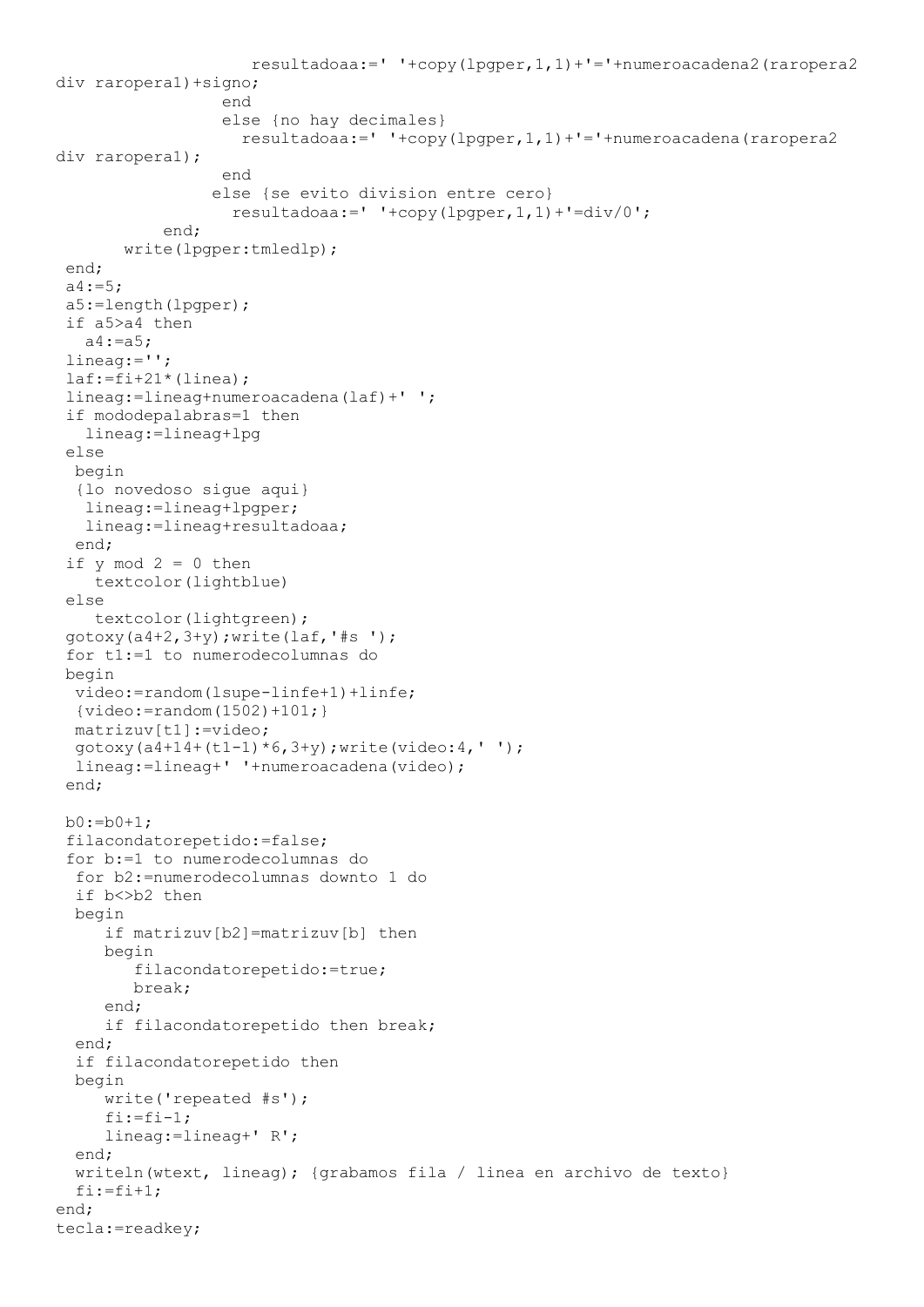```
if tecla=#0 then tecla:=readkey;
until tecla=#27;
close(wtext);
End;
procedure generadigito(var eldigito:char);
var t:byte;
begin
t:=random(10)+48;eldigito:=chr(t);
end;
function cadenapersonalizada(laforma:string;tamtotal:byte):string;
var posas, possl, nv, ta, bx1, bx2: byte;
palabranueva: string[33];
caractergenerado:char;
valorespc: array[1..10] of char;
hefc, hefc2:boolean;
begin
hefc:=false; {hasta el fin cualquier caracter}
hefc2:=false;
valorespc[1]:=' \#'; {9}
valorespc[2]:='$'; {C}valorespc[3]:='&';valorespc[4]:=' ' ; { }valorespc[5]:=CHR(ORD(39)); {v}
valorespc[6]:=' '; {c}valorespc[7]:='\overline{'}; \{V/C\}valorespc[8]:='@'; \{v/c\}valorespc[9]:='~'~'~; {C/c}valorespc[10]:='<-';palabranueva:='';
inicialetras;
posas:=pos('`',laforma);
possl:=pos('\',laforma);
if (posas=0) and (possl=0) then {no hay ni asterisco ni slash}
    ta:=length(laforma)
else
    ta:=tamtotal;
{entre ` y \ se considera al que se encuentre primero , mas a la izquierda en la
cadena}
for bx1:=1 to ta do
begin
 if (laforma[bx1]='`') then
   if hefc2=false then
    hefc:=true;
 if (laforma[bx1]=\prime\prime) then
    if hefc=false then
      hefc2:=true;
 if (laforma[bx1]='?') or (hefc=true) then
 begin
   nv:=random(10)+1; laforma[bx1]:=valorespc[nv];
 end;
 if (laforma[bx1]='"') or (hefc2=true) then
 begin
      repeat
      nv:=random(10)+1;
     until (nv\ll 24);
      laforma[bx1]:=valorespc[nv];
 end;
 case laforma[bx1] of
```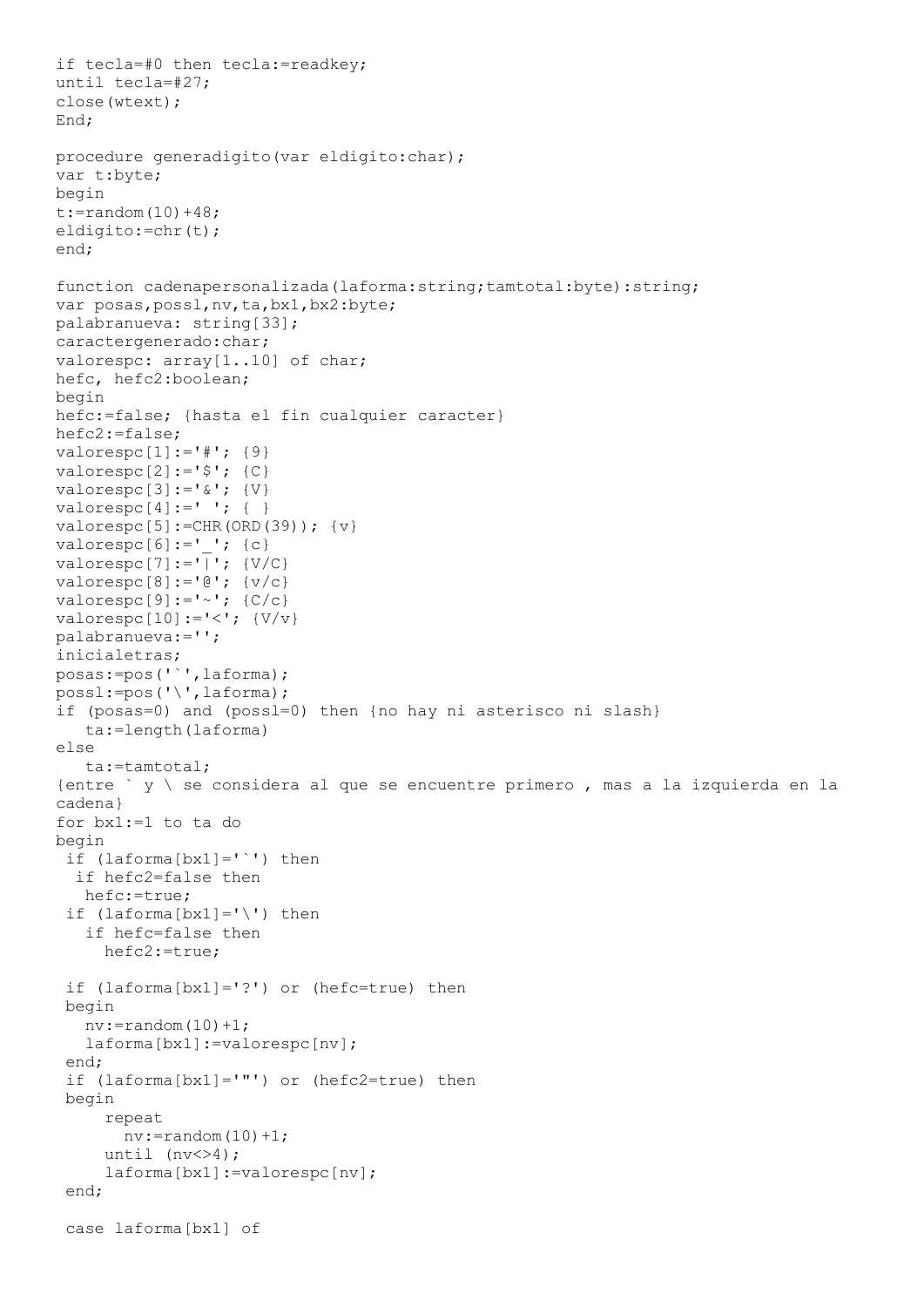```
'#':generadigito(caractergenerado); {9}
 '&':generaletra(true,caractergenerado); {V}
 '$':generaletra(false,caractergenerado); {C}
 ' ':caractergenerado:=' ';
 CHR(ORD(39)):begin {v}
     generaletra(true, caractergenerado);
      caractergenerado:=chr(ord(caractergenerado)+32);
     end;
 '_':begin {c}
     generaletra(false, caractergenerado);
      caractergenerado:=chr(ord(caractergenerado)+32);
     end;
 '|':begin {V/C}
      bx2:=random(2)+1; case bx2 of
      1: generaletra (true, caractergenerado);
      2: generaletra (false, caractergenerado);
       end;
     end;
 '@':begin {v/c}
      bx2:=random(2)+1; case bx2 of
      1: generaletra (true, caractergenerado);
       2:generaletra(false,caractergenerado); 
       end;
       caractergenerado:=chr(ord(caractergenerado)+32);
     end;
 '~':begin {C/c}
      generaletra(false, caractergenerado);
      bx2:=random(2)+1; if bx2=2 then
         caractergenerado:=chr(ord(caractergenerado)+32);
      end;
 '<':begin {V/v}
      generaletra(true, caractergenerado);
      bx2:=random(2)+1; if bx2=2 then
         caractergenerado:=chr(ord(caractergenerado)+32);
      end;
 else caractergenerado: = laforma[bx1];
 end;
palabranueva:=palabranueva+caractergenerado;
end;
cadenapersonalizada:=palabranueva;
end;
{INICIO DEL PROGRAMA
PASCAL TIENE LA LIMITACION DE QUE EL PROGRAMA PRINCIPAL
NO PUEDE SER MUY LARGO EN CODIFICACION, A SABER HASTA 24K,
POR ESO HE ESTABLECIDO RUTINAS PARA CADA OPCION DEL MENU
PRINCIPAL
}
Begin
Randomize;
Repeat
ocentrado:=false;
 clrscr;
 gotoxy(3,7);write('AROPERA, by Jose Galindo (WWW.AI20.ME)-Lima-Peru, Jun 4th 
2022');
 menuhorizontal(10,203,lomenu, BLUE);
 case lomenu of
      1: ejecutaopc4;{lista de filas con una palabras y varios numeros aleatorios 
c/u}
```